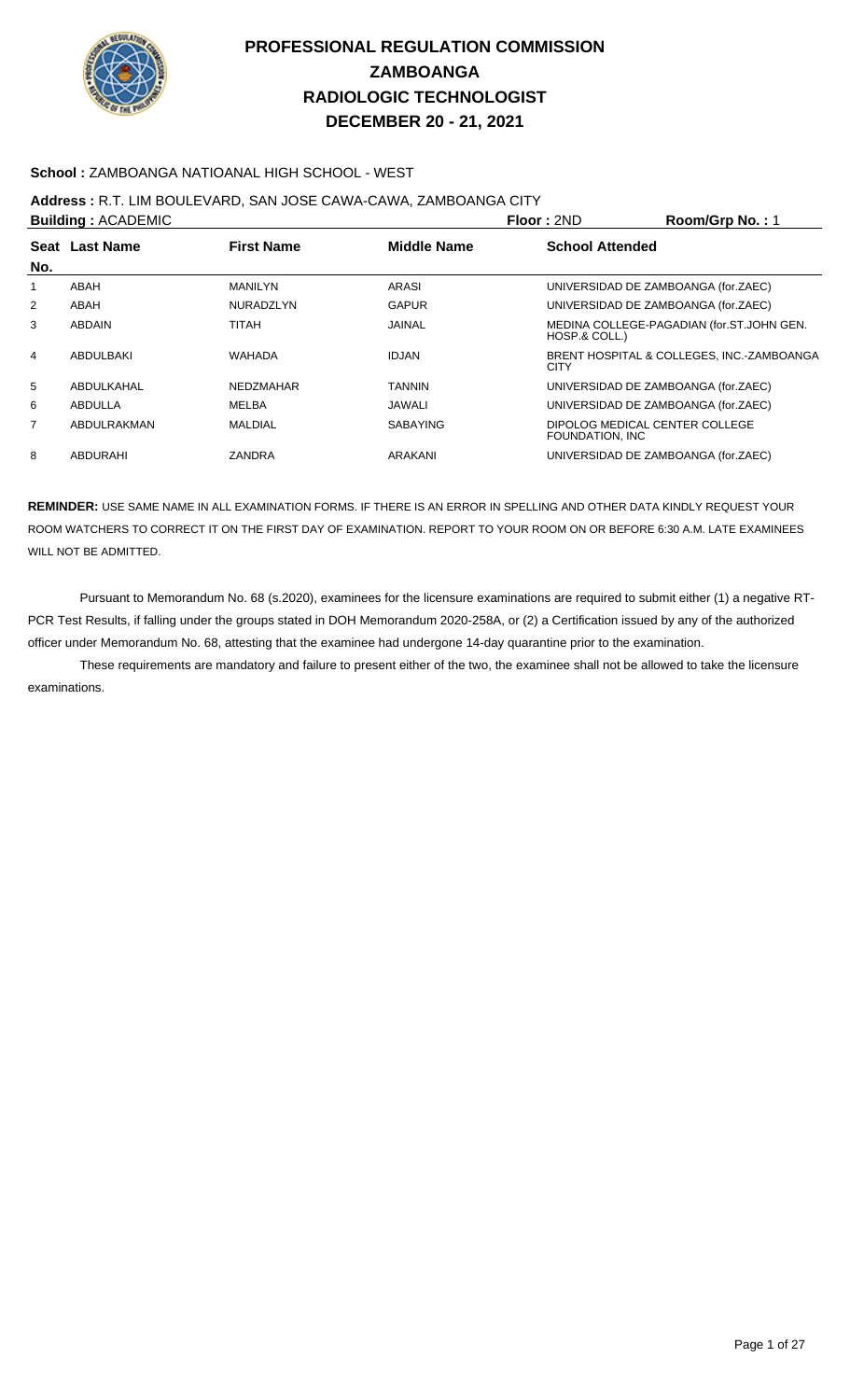

### **School :** ZAMBOANGA NATIOANAL HIGH SCHOOL - WEST

### **Address :** R.T. LIM BOULEVARD, SAN JOSE CAWA-CAWA, ZAMBOANGA CITY

|                | <b>Building: ACADEMIC</b> |                     |                    | Floor: 2ND                          | Room/Grp No.: 2                           |
|----------------|---------------------------|---------------------|--------------------|-------------------------------------|-------------------------------------------|
|                | Seat Last Name            | <b>First Name</b>   | <b>Middle Name</b> | <b>School Attended</b>              |                                           |
| No.            |                           |                     |                    |                                     |                                           |
| 1              | ABUBAKAR                  | <b>HILLARY FAYE</b> | <b>ROSALEJOS</b>   | UNIVERSIDAD DE ZAMBOANGA (for.ZAEC) |                                           |
| 2              | ADJURI                    | <b>NICOLLE</b>      | <b>DARKIS</b>      | UNIVERSIDAD DE ZAMBOANGA (for.ZAEC) |                                           |
| 3              | <b>ADJURI</b>             | <b>RADIA</b>        | HAMMAJI            | CITY                                | BRENT HOSPITAL & COLLEGES. INC.-ZAMBOANGA |
| 4              | <b>ADONES</b>             | MARIA JOY           | <b>LIBRE</b>       | UNIVERSIDAD DE ZAMBOANGA (for.ZAEC) |                                           |
| 5              | <b>AHAJA</b>              | NERMALYN            | <b>JAILANI</b>     | UNIVERSIDAD DE ZAMBOANGA (for.ZAEC) |                                           |
| 6              | AHMADUL                   | ANARIZZA            | <b>SAHIDAINI</b>   | CITY                                | BRENT HOSPITAL & COLLEGES, INC.-ZAMBOANGA |
| $\overline{7}$ | AILUL                     | <b>RIKA</b>         | ALAJIM             | UNIVERSIDAD DE ZAMBOANGA (for.ZAEC) |                                           |
| 8              | AKIL                      | <b>SHERALYN</b>     | <b>KARANAIN</b>    | CITY                                | BRENT HOSPITAL & COLLEGES, INC.-ZAMBOANGA |

**REMINDER:** USE SAME NAME IN ALL EXAMINATION FORMS. IF THERE IS AN ERROR IN SPELLING AND OTHER DATA KINDLY REQUEST YOUR ROOM WATCHERS TO CORRECT IT ON THE FIRST DAY OF EXAMINATION. REPORT TO YOUR ROOM ON OR BEFORE 6:30 A.M. LATE EXAMINEES WILL NOT BE ADMITTED.

 Pursuant to Memorandum No. 68 (s.2020), examinees for the licensure examinations are required to submit either (1) a negative RT-PCR Test Results, if falling under the groups stated in DOH Memorandum 2020-258A, or (2) a Certification issued by any of the authorized officer under Memorandum No. 68, attesting that the examinee had undergone 14-day quarantine prior to the examination.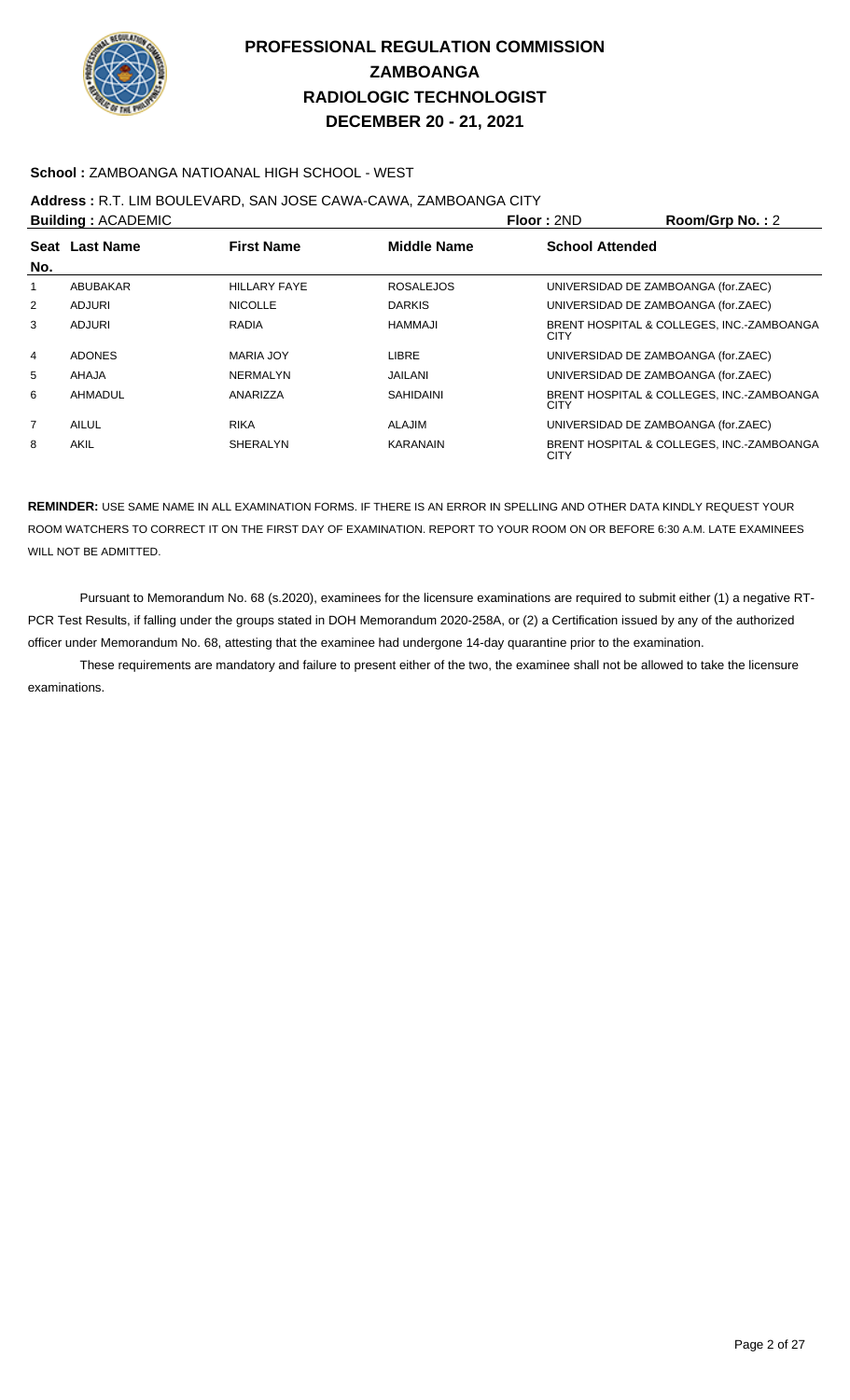

### **School :** ZAMBOANGA NATIOANAL HIGH SCHOOL - WEST

### **Address :** R.T. LIM BOULEVARD, SAN JOSE CAWA-CAWA, ZAMBOANGA CITY

|                | <b>Building: ACADEMIC</b> |                     |                    | Floor: 2ND             | Room/Grp No.: 3                           |
|----------------|---------------------------|---------------------|--------------------|------------------------|-------------------------------------------|
|                | Seat Last Name            | <b>First Name</b>   | <b>Middle Name</b> | <b>School Attended</b> |                                           |
| No.            |                           |                     |                    |                        |                                           |
| 1              | ALAM                      | <b>JEHADA</b>       | <b>SADJIRI</b>     |                        | UNIVERSIDAD DE ZAMBOANGA (for.ZAEC)       |
| $\overline{2}$ | ALAM                      | <b>SITTI JAMILA</b> | <b>VIRADOR</b>     |                        | UNIVERSIDAD DE ZAMBOANGA (for.ZAEC)       |
| 3              | <b>ALIBBON</b>            | <b>ABDURASUL</b>    | <b>EDIRIS</b>      | HOSP.& COLL.)          | MEDINA COLLEGE-PAGADIAN (for.ST.JOHN GEN. |
| 4              | <b>ALIH</b>               | <b>NADZMA</b>       | <b>NULON</b>       |                        | UNIVERSIDAD DE ZAMBOANGA (for.ZAEC)       |
| 5              | ALIJUDDIN                 | <b>SHAMIR</b>       | <b>HUSSAIN</b>     | <b>CITY</b>            | BRENT HOSPITAL & COLLEGES, INC.-ZAMBOANGA |
| 6              | <b>ALIVIO</b>             | <b>NADIR</b>        | <b>ISAHAC</b>      | <b>CITY</b>            | BRENT HOSPITAL & COLLEGES, INC.-ZAMBOANGA |
| $\overline{7}$ | AMAYAG                    | AILY JOY            | <b>BAING</b>       | <b>CITY</b>            | BRENT HOSPITAL & COLLEGES, INC.-ZAMBOANGA |
| 8              | <b>AMBOSONG</b>           | <b>NURSAIDA</b>     | <b>ALEJO</b>       |                        | UNIVERSIDAD DE ZAMBOANGA (for.ZAEC)       |

**REMINDER:** USE SAME NAME IN ALL EXAMINATION FORMS. IF THERE IS AN ERROR IN SPELLING AND OTHER DATA KINDLY REQUEST YOUR ROOM WATCHERS TO CORRECT IT ON THE FIRST DAY OF EXAMINATION. REPORT TO YOUR ROOM ON OR BEFORE 6:30 A.M. LATE EXAMINEES WILL NOT BE ADMITTED.

 Pursuant to Memorandum No. 68 (s.2020), examinees for the licensure examinations are required to submit either (1) a negative RT-PCR Test Results, if falling under the groups stated in DOH Memorandum 2020-258A, or (2) a Certification issued by any of the authorized officer under Memorandum No. 68, attesting that the examinee had undergone 14-day quarantine prior to the examination.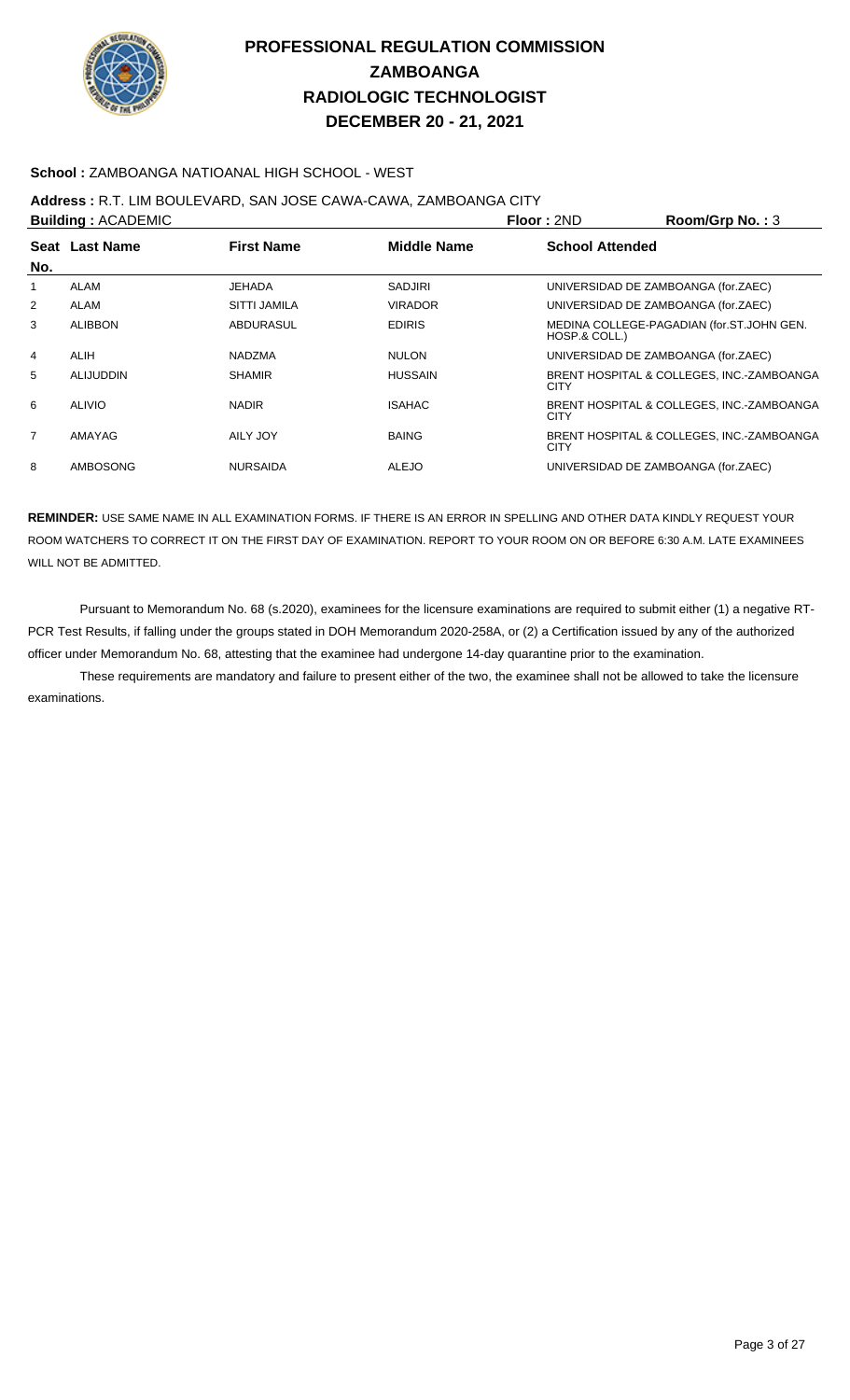

### **School :** ZAMBOANGA NATIOANAL HIGH SCHOOL - WEST

## **Address :** R.T. LIM BOULEVARD, SAN JOSE CAWA-CAWA, ZAMBOANGA CITY

| <b>Building: ACADEMIC</b> |                |                   |                    | Room/Grp No.: 4<br>Floor: 2ND                              |  |
|---------------------------|----------------|-------------------|--------------------|------------------------------------------------------------|--|
|                           | Seat Last Name | <b>First Name</b> | <b>Middle Name</b> | <b>School Attended</b>                                     |  |
| No.                       |                |                   |                    |                                                            |  |
| 1                         | AMSAIN         | <b>JASMIN</b>     | <b>NASSAL</b>      | BRENT HOSPITAL & COLLEGES, INC.-ZAMBOANGA<br><b>CITY</b>   |  |
| 2                         | ANASTACIO      | JAMIELYN          | <b>GUERRERO</b>    | BRENT HOSPITAL & COLLEGES, INC.-ZAMBOANGA<br><b>CITY</b>   |  |
| 3                         | <b>ANDAN</b>   | JULAILA           | <b>OMAMALIN</b>    | UNIVERSIDAD DE ZAMBOANGA (for.ZAEC)                        |  |
| 4                         | ANGGARI        | ADZMI             | KALLUMAN           | BRENT HOSPITAL & COLLEGES, INC.-ZAMBOANGA<br><b>CITY</b>   |  |
| 5                         | ANJABIN        | <b>BASSER</b>     | AMERIN             | UNIVERSIDAD DE ZAMBOANGA (for.ZAEC)                        |  |
| 6                         | ANSAL          | <b>NAPRISA</b>    | HAMAD              | BRENT HOSPITAL & COLLEGES, INC.-ZAMBOANGA<br><b>CITY</b>   |  |
| $\overline{7}$            | <b>APION</b>   | <b>SADDAM</b>     | SAPPAYANI          | UNIVERSIDAD DE ZAMBOANGA (for.ZAEC)                        |  |
| 8                         | ARADDI         | <b>RIDZMA</b>     | AHMAD              | MEDINA COLLEGE-PAGADIAN (for.ST.JOHN GEN.<br>HOSP.& COLL.) |  |

**REMINDER:** USE SAME NAME IN ALL EXAMINATION FORMS. IF THERE IS AN ERROR IN SPELLING AND OTHER DATA KINDLY REQUEST YOUR ROOM WATCHERS TO CORRECT IT ON THE FIRST DAY OF EXAMINATION. REPORT TO YOUR ROOM ON OR BEFORE 6:30 A.M. LATE EXAMINEES WILL NOT BE ADMITTED.

 Pursuant to Memorandum No. 68 (s.2020), examinees for the licensure examinations are required to submit either (1) a negative RT-PCR Test Results, if falling under the groups stated in DOH Memorandum 2020-258A, or (2) a Certification issued by any of the authorized officer under Memorandum No. 68, attesting that the examinee had undergone 14-day quarantine prior to the examination.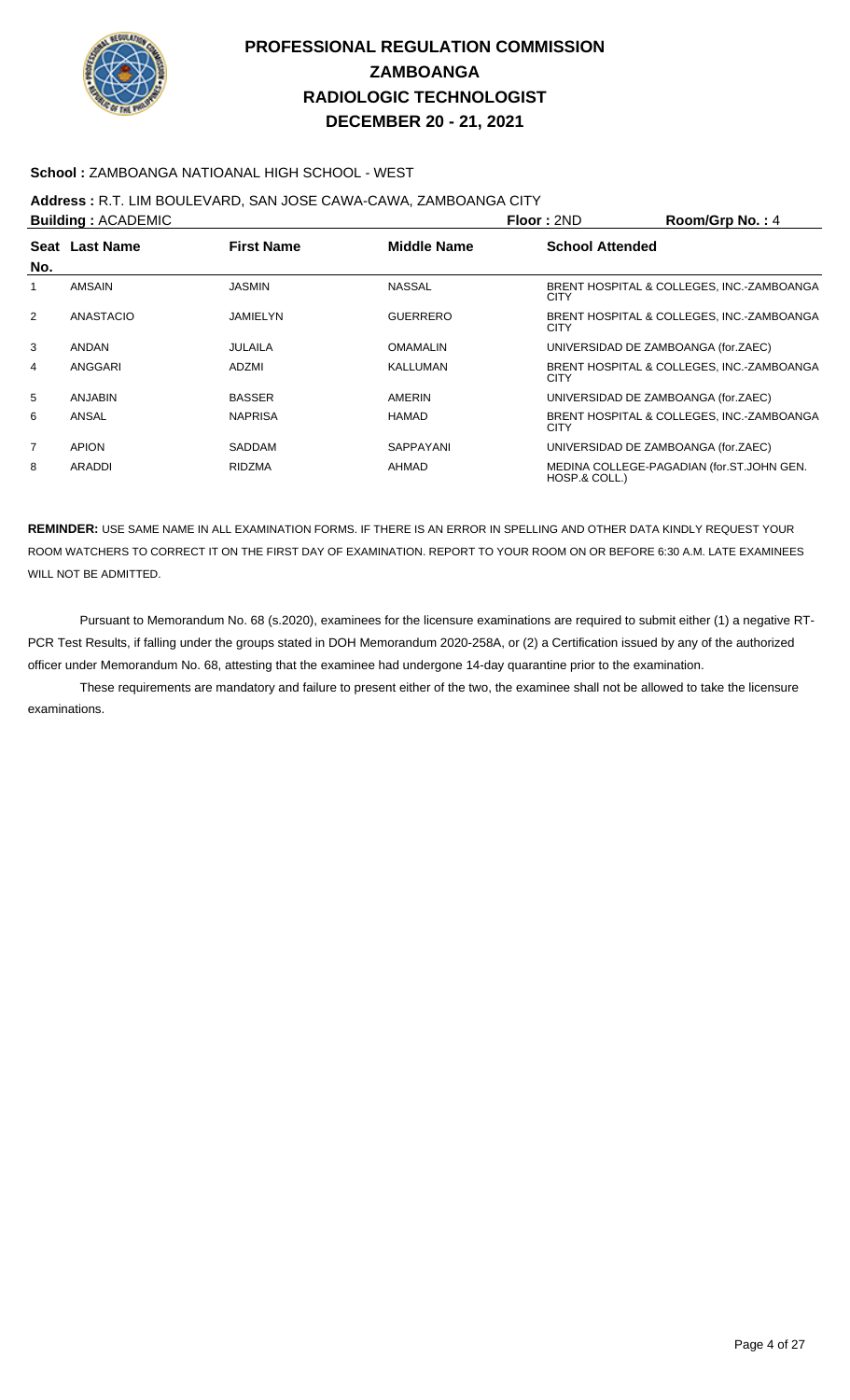

### **School :** ZAMBOANGA NATIOANAL HIGH SCHOOL - WEST

## **Address :** R.T. LIM BOULEVARD, SAN JOSE CAWA-CAWA, ZAMBOANGA CITY

|                | <b>Building: ACADEMIC</b> |                     |                   | <b>Floor: 2ND</b>                   | Room/Grp No.: 5                           |
|----------------|---------------------------|---------------------|-------------------|-------------------------------------|-------------------------------------------|
|                | Seat Last Name            | <b>First Name</b>   | Middle Name       | <b>School Attended</b>              |                                           |
| No.            |                           |                     |                   |                                     |                                           |
| 1              | ARALUDDIN                 | MARKAM              | AMILASAN          | UNIVERSIDAD DE ZAMBOANGA (for.ZAEC) |                                           |
| 2              | ARANI                     | <b>REYNAMAR</b>     | AHARUL            | UNIVERSIDAD DE ZAMBOANGA (for.ZAEC) |                                           |
| 3              | ARASAD                    | <b>SHERLYN</b>      | <b>DANGKAHAN</b>  | <b>CITY</b>                         | BRENT HOSPITAL & COLLEGES, INC.-ZAMBOANGA |
| $\overline{4}$ | ARASID                    | <b>SANDRA</b>       | <b>JULKARNAIN</b> | UNIVERSIDAD DE ZAMBOANGA (for.ZAEC) |                                           |
| 5              | <b>ARCILLAS</b>           | <b>CRISTEL FAYE</b> | <b>AMORIN</b>     | UNIVERSIDAD DE ZAMBOANGA (for.ZAEC) |                                           |
| 6              | ASAMUDDIN                 | JENRI-KHAN          | <b>SITIN</b>      | UNIVERSIDAD DE ZAMBOANGA (for.ZAEC) |                                           |
| 7              | ASANI                     | FARIZA              | <b>SABDAHUN</b>   | HOSP.& COLL.)                       | MEDINA COLLEGE-PAGADIAN (for.ST.JOHN GEN. |
| 8              | ASKALANI                  | <b>NURHAINA</b>     | <b>HASSAN</b>     | <b>CITY</b>                         | BRENT HOSPITAL & COLLEGES. INC.-ZAMBOANGA |

**REMINDER:** USE SAME NAME IN ALL EXAMINATION FORMS. IF THERE IS AN ERROR IN SPELLING AND OTHER DATA KINDLY REQUEST YOUR ROOM WATCHERS TO CORRECT IT ON THE FIRST DAY OF EXAMINATION. REPORT TO YOUR ROOM ON OR BEFORE 6:30 A.M. LATE EXAMINEES WILL NOT BE ADMITTED.

 Pursuant to Memorandum No. 68 (s.2020), examinees for the licensure examinations are required to submit either (1) a negative RT-PCR Test Results, if falling under the groups stated in DOH Memorandum 2020-258A, or (2) a Certification issued by any of the authorized officer under Memorandum No. 68, attesting that the examinee had undergone 14-day quarantine prior to the examination.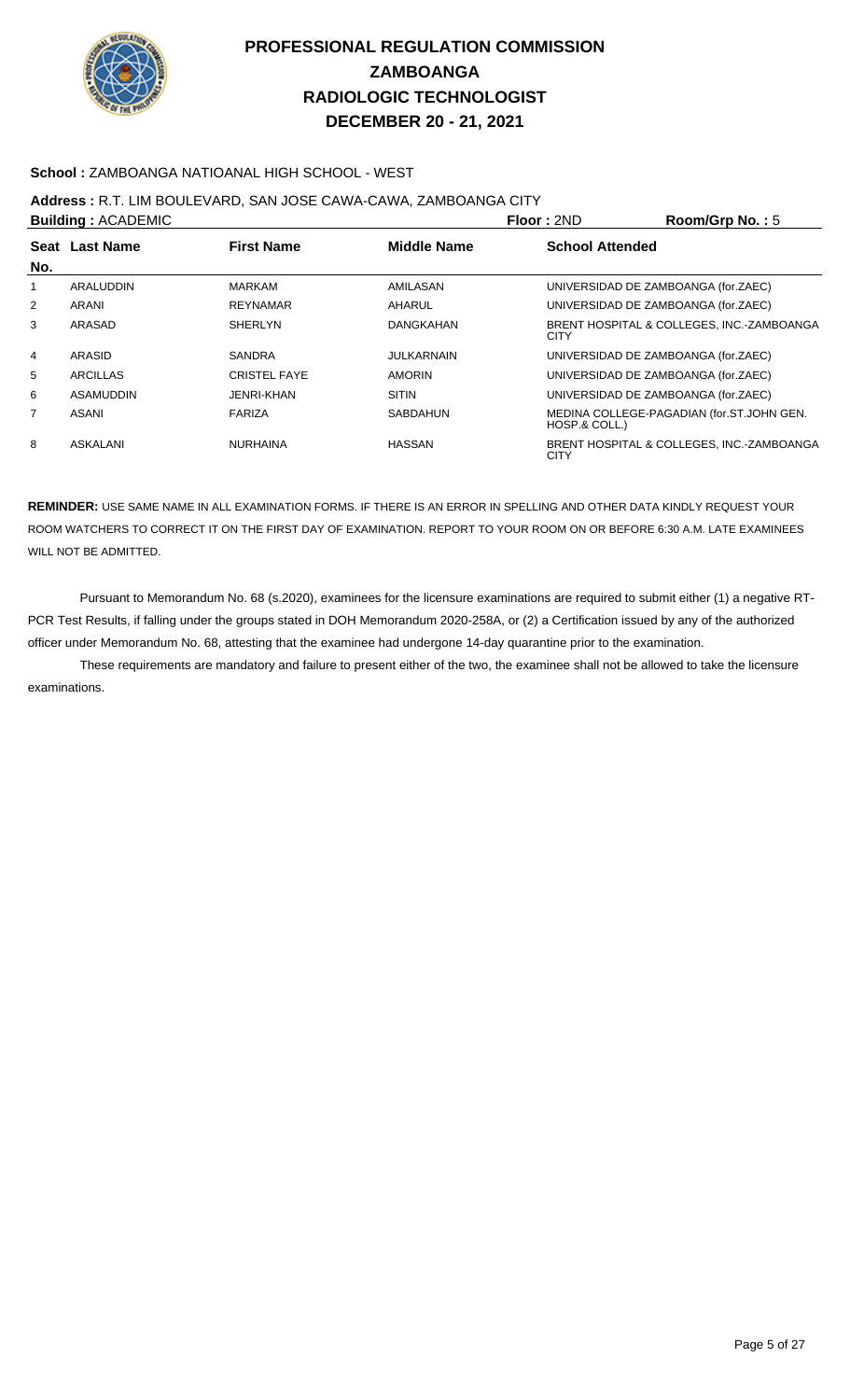

### **School :** ZAMBOANGA NATIOANAL HIGH SCHOOL - WEST

## **Address :** R.T. LIM BOULEVARD, SAN JOSE CAWA-CAWA, ZAMBOANGA CITY

| <b>Building: ACADEMIC</b> |                  |                    |                    | Floor: 2ND                          | Room/Grp No.: 6                           |
|---------------------------|------------------|--------------------|--------------------|-------------------------------------|-------------------------------------------|
|                           | Seat Last Name   | <b>First Name</b>  | <b>Middle Name</b> | <b>School Attended</b>              |                                           |
| No.                       |                  |                    |                    |                                     |                                           |
| 1                         | ASTIH            | <b>RIDZWIDA</b>    | <b>SALIKALA</b>    | <b>CITY</b>                         | BRENT HOSPITAL & COLLEGES, INC.-ZAMBOANGA |
| 2                         | <b>ASULA</b>     | JULIYA-ANN         | <b>FRANCISCO</b>   | <b>CITY</b>                         | BRENT HOSPITAL & COLLEGES, INC.-ZAMBOANGA |
| 3                         | <b>ATILANO</b>   | <b>CRISTY</b>      | GO                 | UNIVERSIDAD DE ZAMBOANGA (for.ZAEC) |                                           |
| 4                         | AWALON           | <b>HAIFA</b>       | <b>MAGASA</b>      | <b>CITY</b>                         | BRENT HOSPITAL & COLLEGES, INC.-ZAMBOANGA |
| 5                         | AWIT             | <b>ICEL ZERICA</b> | <b>BUCOY</b>       | UNIVERSIDAD DE ZAMBOANGA (for.ZAEC) |                                           |
| 6                         | <b>BAID</b>      | <b>SAHARA</b>      | AHAMADUL           | <b>CITY</b>                         | BRENT HOSPITAL & COLLEGES, INC.-ZAMBOANGA |
| 7                         | <b>BALLANGCA</b> | <b>JENNYLENE</b>   | <b>ESPIRITU</b>    | UNIVERSIDAD DE ZAMBOANGA (for.ZAEC) |                                           |
| 8                         | <b>BALTONADO</b> | <b>BEBINA</b>      | <b>PARANTIS</b>    | HOSP.& COLL.)                       | MEDINA COLLEGE-PAGADIAN (for.ST.JOHN GEN. |

**REMINDER:** USE SAME NAME IN ALL EXAMINATION FORMS. IF THERE IS AN ERROR IN SPELLING AND OTHER DATA KINDLY REQUEST YOUR ROOM WATCHERS TO CORRECT IT ON THE FIRST DAY OF EXAMINATION. REPORT TO YOUR ROOM ON OR BEFORE 6:30 A.M. LATE EXAMINEES WILL NOT BE ADMITTED.

 Pursuant to Memorandum No. 68 (s.2020), examinees for the licensure examinations are required to submit either (1) a negative RT-PCR Test Results, if falling under the groups stated in DOH Memorandum 2020-258A, or (2) a Certification issued by any of the authorized officer under Memorandum No. 68, attesting that the examinee had undergone 14-day quarantine prior to the examination.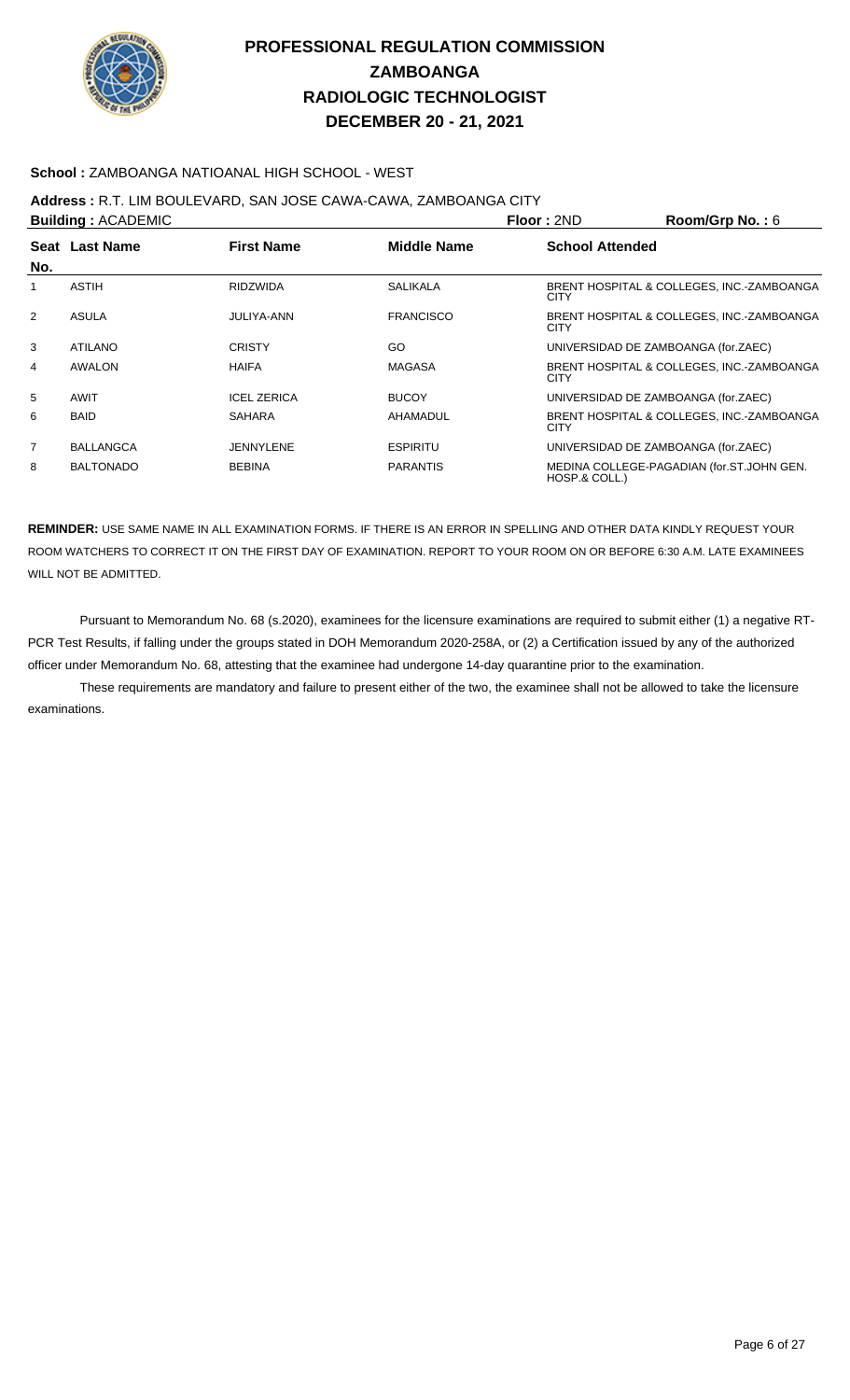

### **School :** ZAMBOANGA NATIOANAL HIGH SCHOOL - WEST

## **Address :** R.T. LIM BOULEVARD, SAN JOSE CAWA-CAWA, ZAMBOANGA CITY

|                | <b>Building: ACADEMIC</b> |                   |                    | Room/Grp No.: 7<br>Floor: 2ND       |                                           |
|----------------|---------------------------|-------------------|--------------------|-------------------------------------|-------------------------------------------|
|                | Seat Last Name            | <b>First Name</b> | <b>Middle Name</b> | <b>School Attended</b>              |                                           |
| No.            |                           |                   |                    |                                     |                                           |
| 1              | <b>BANTILAN</b>           | ELANER-ZYLYCKA    | <b>JAAFAR</b>      | <b>CITY</b>                         | BRENT HOSPITAL & COLLEGES, INC.-ZAMBOANGA |
| 2              | <b>BARAHAMA</b>           | RAYHANA           | ABDURAHIM          | PERPETUAL HELP COLLEGE OF MANILA    |                                           |
| 3              | CASILAO                   | MARY MAE          | LINGANAY           | HOSP.& COLL.)                       | MEDINA COLLEGE-PAGADIAN (for.ST.JOHN GEN. |
| 4              | <b>CESAR</b>              | KHADIJA           | ANDAL              | CITY                                | BRENT HOSPITAL & COLLEGES, INC.-ZAMBOANGA |
| 5              | <b>DAGUIT</b>             | <b>HOSSAH</b>     | <b>SALIBO</b>      | HOSP.& COLL.)                       | MEDINA COLLEGE-PAGADIAN (for.ST.JOHN GEN. |
| 6              | <b>DAMIL</b>              | <b>BINSHIHON</b>  | <b>HARON</b>       |                                     | UNIVERSIDAD DE ZAMBOANGA (for.ZAEC)       |
| $\overline{7}$ | <b>DOKOL</b>              | KHALEED           | <b>AKBAR</b>       |                                     | UNIVERSIDAD DE ZAMBOANGA (for.ZAEC)       |
| 8              | <b>DOMINGONO</b>          | <b>KENT</b>       | CARVAJAL           | UNIVERSIDAD DE ZAMBOANGA (for.ZAEC) |                                           |

**REMINDER:** USE SAME NAME IN ALL EXAMINATION FORMS. IF THERE IS AN ERROR IN SPELLING AND OTHER DATA KINDLY REQUEST YOUR ROOM WATCHERS TO CORRECT IT ON THE FIRST DAY OF EXAMINATION. REPORT TO YOUR ROOM ON OR BEFORE 6:30 A.M. LATE EXAMINEES WILL NOT BE ADMITTED.

 Pursuant to Memorandum No. 68 (s.2020), examinees for the licensure examinations are required to submit either (1) a negative RT-PCR Test Results, if falling under the groups stated in DOH Memorandum 2020-258A, or (2) a Certification issued by any of the authorized officer under Memorandum No. 68, attesting that the examinee had undergone 14-day quarantine prior to the examination.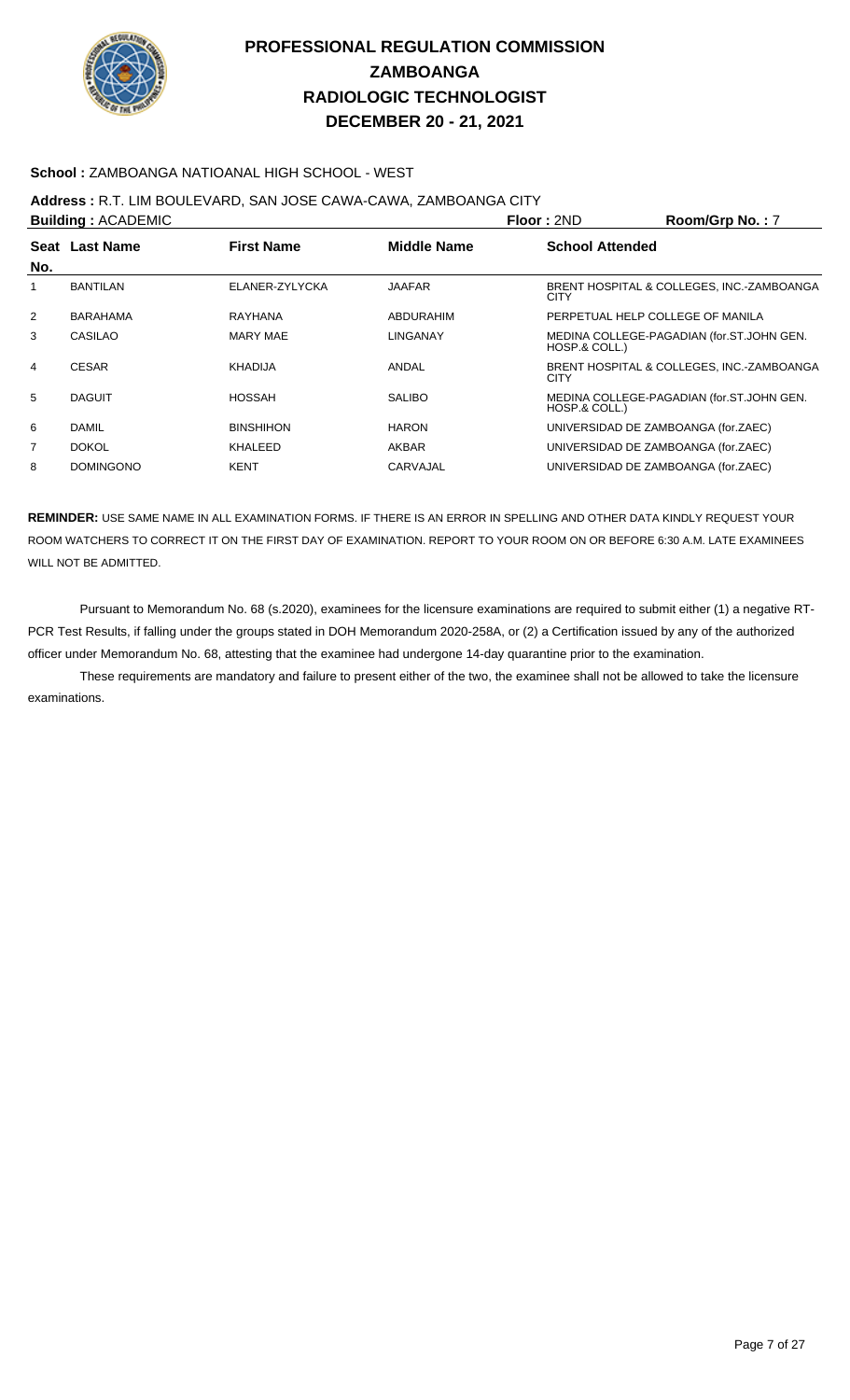

### **School :** ZAMBOANGA NATIOANAL HIGH SCHOOL - WEST

## **Address :** R.T. LIM BOULEVARD, SAN JOSE CAWA-CAWA, ZAMBOANGA CITY

|                | <b>Building: ACADEMIC</b> |                            |                 | Floor: 2ND             | Room/Grp No.: 8                           |
|----------------|---------------------------|----------------------------|-----------------|------------------------|-------------------------------------------|
|                | Seat Last Name            | <b>First Name</b>          | Middle Name     | <b>School Attended</b> |                                           |
| No.            |                           |                            |                 |                        |                                           |
| 1              | DUGASAN                   | <b>AZSHERA</b>             | <b>SAHIBAD</b>  |                        | UNIVERSIDAD DE ZAMBOANGA (for.ZAEC)       |
| 2              | <b>DULLAH</b>             | DANNE YESHA                | N/A             | <b>CITY</b>            | BRENT HOSPITAL & COLLEGES, INC.-ZAMBOANGA |
| 3              | <b>DURAN</b>              | <b>FERWEYNA</b>            | <b>HAWARI</b>   | HOSP.& COLL.)          | MEDINA COLLEGE-PAGADIAN (for.ST.JOHN GEN. |
| 4              | <b>EDDING</b>             | ABDUL AZIZ                 | JALLA           |                        | UNIVERSIDAD DE ZAMBOANGA (for.ZAEC)       |
| 5              | <b>EDRIS</b>              | SYED HAFFEZ                | SAPPAL          |                        | UNIVERSIDAD DE ZAMBOANGA (for.ZAEC)       |
| 6              | ERSID                     | <b>NIDA</b>                | <b>SAHID</b>    |                        | UNIVERSIDAD DE ZAMBOANGA (for.ZAEC)       |
| $\overline{7}$ | <b>FERNANDEZ</b>          | <b>FRANCINE ANNE MARIE</b> | <b>MORTERA</b>  |                        | UNIVERSIDAD DE ZAMBOANGA (for.ZAEC)       |
| 8              | <b>FERRAREN</b>           | <b>NAFENIEL</b>            | <b>LUMONTOD</b> | HOSP.& COLL.)          | MEDINA COLLEGE-PAGADIAN (for.ST.JOHN GEN. |

**REMINDER:** USE SAME NAME IN ALL EXAMINATION FORMS. IF THERE IS AN ERROR IN SPELLING AND OTHER DATA KINDLY REQUEST YOUR ROOM WATCHERS TO CORRECT IT ON THE FIRST DAY OF EXAMINATION. REPORT TO YOUR ROOM ON OR BEFORE 6:30 A.M. LATE EXAMINEES WILL NOT BE ADMITTED.

 Pursuant to Memorandum No. 68 (s.2020), examinees for the licensure examinations are required to submit either (1) a negative RT-PCR Test Results, if falling under the groups stated in DOH Memorandum 2020-258A, or (2) a Certification issued by any of the authorized officer under Memorandum No. 68, attesting that the examinee had undergone 14-day quarantine prior to the examination.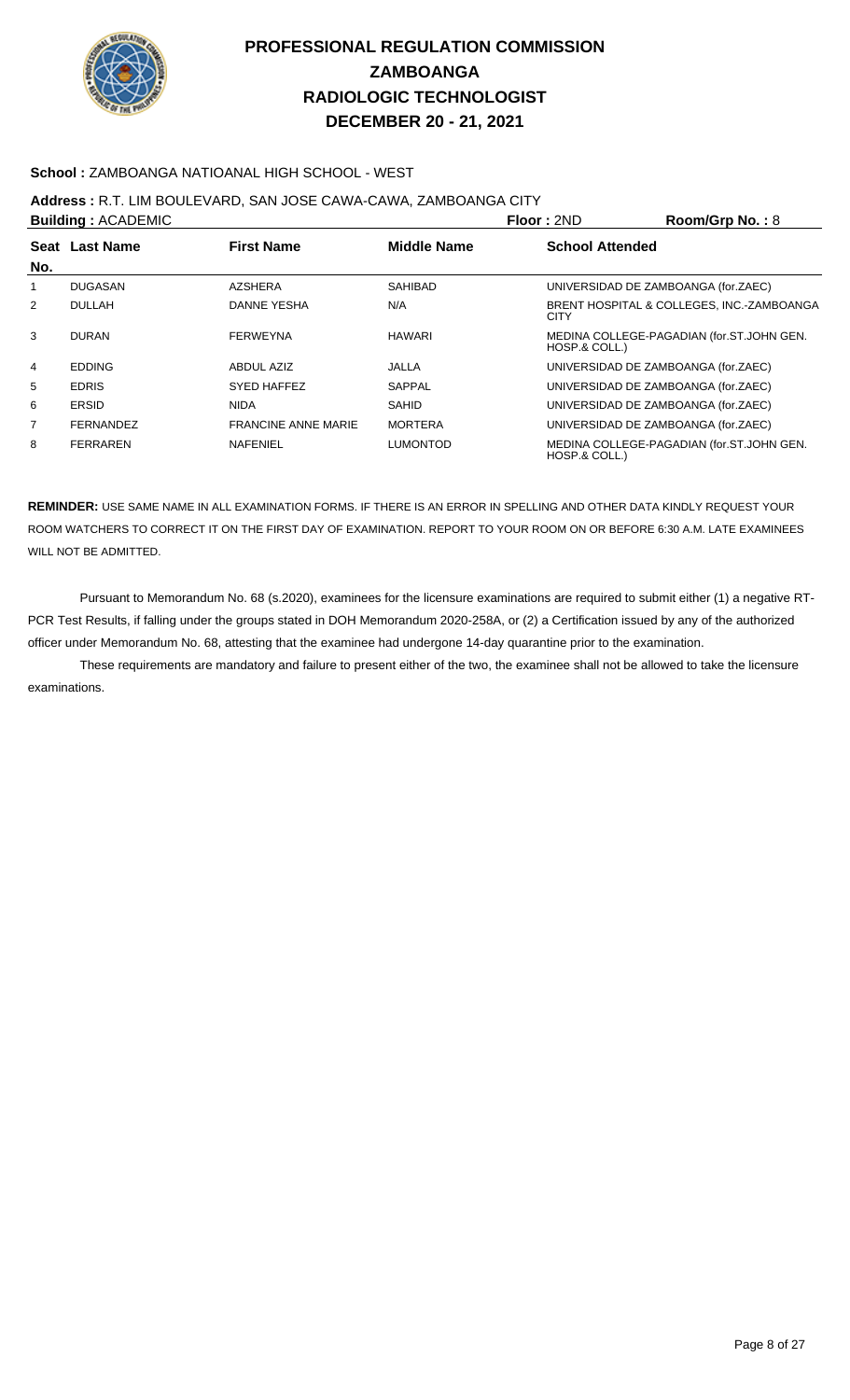

### **School :** ZAMBOANGA NATIOANAL HIGH SCHOOL - WEST

## **Address :** R.T. LIM BOULEVARD, SAN JOSE CAWA-CAWA, ZAMBOANGA CITY

|                | <b>Building: ACADEMIC</b> |                      |                    | Floor: 2ND             | Room/Grp No.: 9                           |
|----------------|---------------------------|----------------------|--------------------|------------------------|-------------------------------------------|
|                | Seat Last Name            | <b>First Name</b>    | <b>Middle Name</b> | <b>School Attended</b> |                                           |
| No.            |                           |                      |                    |                        |                                           |
| 1              | <b>FERRER</b>             | ROCHELLE KARLA       | TAN                |                        | UNIVERSIDAD DE ZAMBOANGA (for.ZAEC)       |
| 2              | <b>FRANCISCO</b>          | FAITH NIÑA           | <b>GILLA</b>       | <b>CITY</b>            | BRENT HOSPITAL & COLLEGES, INC.-ZAMBOANGA |
| 3              | GALLEGO                   | <b>KHRYSS JULY</b>   | <b>DABALOS</b>     |                        | UNIVERSIDAD DE ZAMBOANGA (for.ZAEC)       |
| 4              | <b>GALVEZ</b>             | <b>HENIEZY HAZEL</b> | ANOVA              |                        | UNIVERSIDAD DE ZAMBOANGA (for.ZAEC)       |
| 5              | GAPPAL                    | LATIPA               | <b>SABIRIN</b>     |                        | UNIVERSIDAD DE ZAMBOANGA (for.ZAEC)       |
| 6              | <b>GARCIA</b>             | <b>IRIS</b>          | <b>GONZALO</b>     |                        | UNIVERSIDAD DE ZAMBOANGA (for.ZAEC)       |
| $\overline{7}$ | <b>GARCIA</b>             | MUHAMMAD JING-JING   | <b>SAING</b>       | <b>CITY</b>            | BRENT HOSPITAL & COLLEGES, INC.-ZAMBOANGA |
| 8              | <b>HABIR</b>              | <b>REDZNALYN</b>     | <b>MUKARAM</b>     | HOSP.& COLL.)          | MEDINA COLLEGE-PAGADIAN (for.ST.JOHN GEN. |

**REMINDER:** USE SAME NAME IN ALL EXAMINATION FORMS. IF THERE IS AN ERROR IN SPELLING AND OTHER DATA KINDLY REQUEST YOUR ROOM WATCHERS TO CORRECT IT ON THE FIRST DAY OF EXAMINATION. REPORT TO YOUR ROOM ON OR BEFORE 6:30 A.M. LATE EXAMINEES WILL NOT BE ADMITTED.

 Pursuant to Memorandum No. 68 (s.2020), examinees for the licensure examinations are required to submit either (1) a negative RT-PCR Test Results, if falling under the groups stated in DOH Memorandum 2020-258A, or (2) a Certification issued by any of the authorized officer under Memorandum No. 68, attesting that the examinee had undergone 14-day quarantine prior to the examination.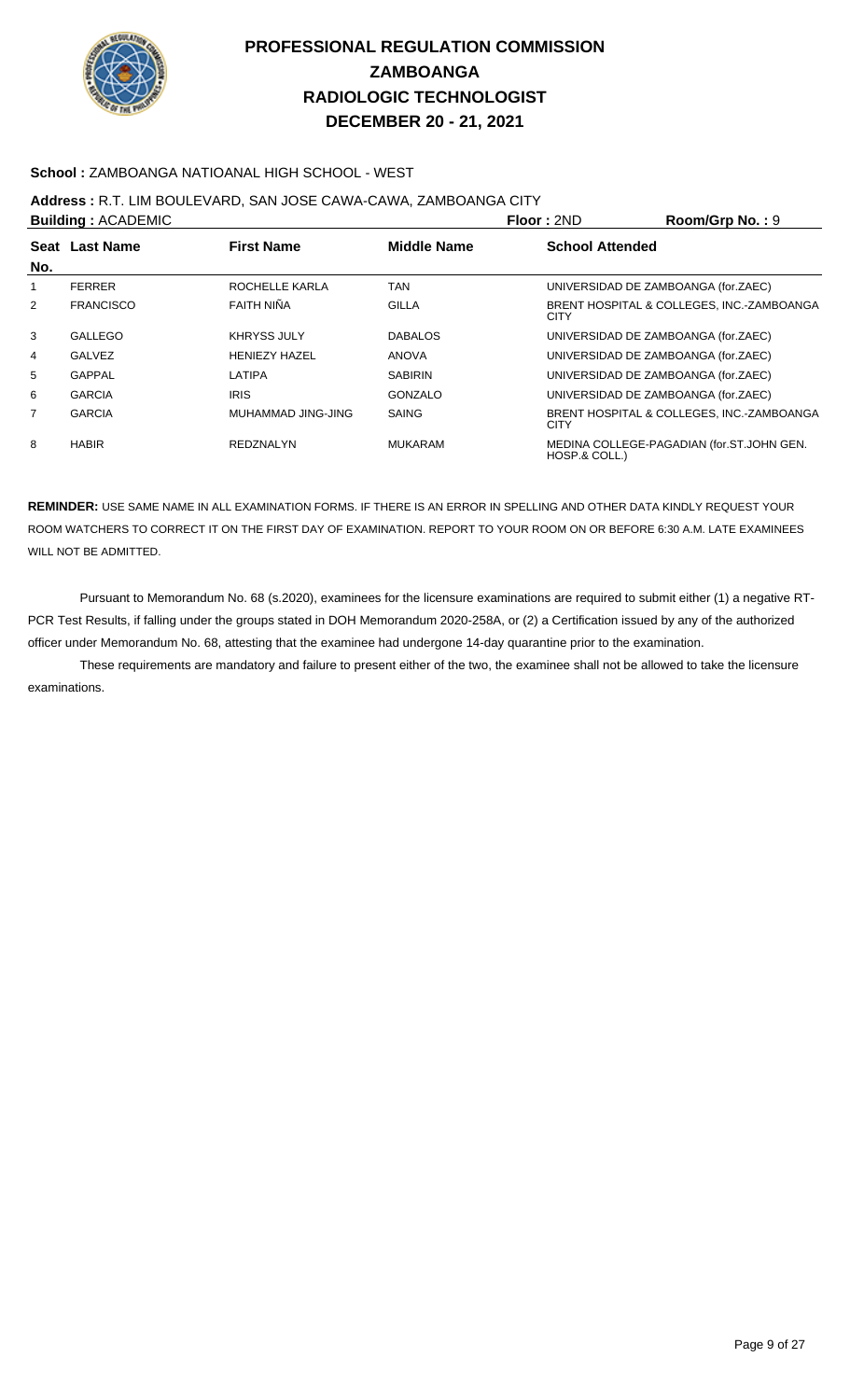

### **School :** ZAMBOANGA NATIOANAL HIGH SCHOOL - WEST

### **Address :** R.T. LIM BOULEVARD, SAN JOSE CAWA-CAWA, ZAMBOANGA CITY

|                | <b>Building: ACADEMIC</b> |                   |                    | Floor: 2ND                       | Room/Grp No.: 10                          |
|----------------|---------------------------|-------------------|--------------------|----------------------------------|-------------------------------------------|
| No.            | Seat Last Name            | <b>First Name</b> | <b>Middle Name</b> | <b>School Attended</b>           |                                           |
| 1              | HADJAIL                   | <b>NAPSA</b>      | ABDULBAKI          |                                  | UNIVERSIDAD DE ZAMBOANGA (for.ZAEC)       |
| $\overline{2}$ | <b>HADJIBAIN</b>          | ALMARLYN          | <b>MACAPILI</b>    |                                  | UNIVERSIDAD DE ZAMBOANGA (for.ZAEC)       |
| 3              | HADJIRUL                  | <b>ROHANA</b>     | <b>ANDING</b>      | PERPETUAL HELP COLLEGE OF MANILA |                                           |
| 4              | HADJULA                   | CAULA             | <b>BARANG</b>      | <b>CITY</b>                      | BRENT HOSPITAL & COLLEGES, INC.-ZAMBOANGA |
| 5              | <b>HAKIM</b>              | <b>BOUDIEF</b>    | <b>GADO</b>        |                                  | UNIVERSIDAD DE ZAMBOANGA (for.ZAEC)       |
| 6              | <b>HALID</b>              | <b>BASER</b>      | ARABANI            |                                  | UNIVERSIDAD DE ZAMBOANGA (for.ZAEC)       |
| $\overline{7}$ | <b>HAMIS</b>              | RAHEEMA           | BANGAHAN           |                                  | UNIVERSIDAD DE ZAMBOANGA (for.ZAEC)       |
| 8              | HAMJALANG                 | <b>PARIJA</b>     | <b>KELE</b>        |                                  | UNIVERSIDAD DE ZAMBOANGA (for.ZAEC)       |

**REMINDER:** USE SAME NAME IN ALL EXAMINATION FORMS. IF THERE IS AN ERROR IN SPELLING AND OTHER DATA KINDLY REQUEST YOUR ROOM WATCHERS TO CORRECT IT ON THE FIRST DAY OF EXAMINATION. REPORT TO YOUR ROOM ON OR BEFORE 6:30 A.M. LATE EXAMINEES WILL NOT BE ADMITTED.

 Pursuant to Memorandum No. 68 (s.2020), examinees for the licensure examinations are required to submit either (1) a negative RT-PCR Test Results, if falling under the groups stated in DOH Memorandum 2020-258A, or (2) a Certification issued by any of the authorized officer under Memorandum No. 68, attesting that the examinee had undergone 14-day quarantine prior to the examination.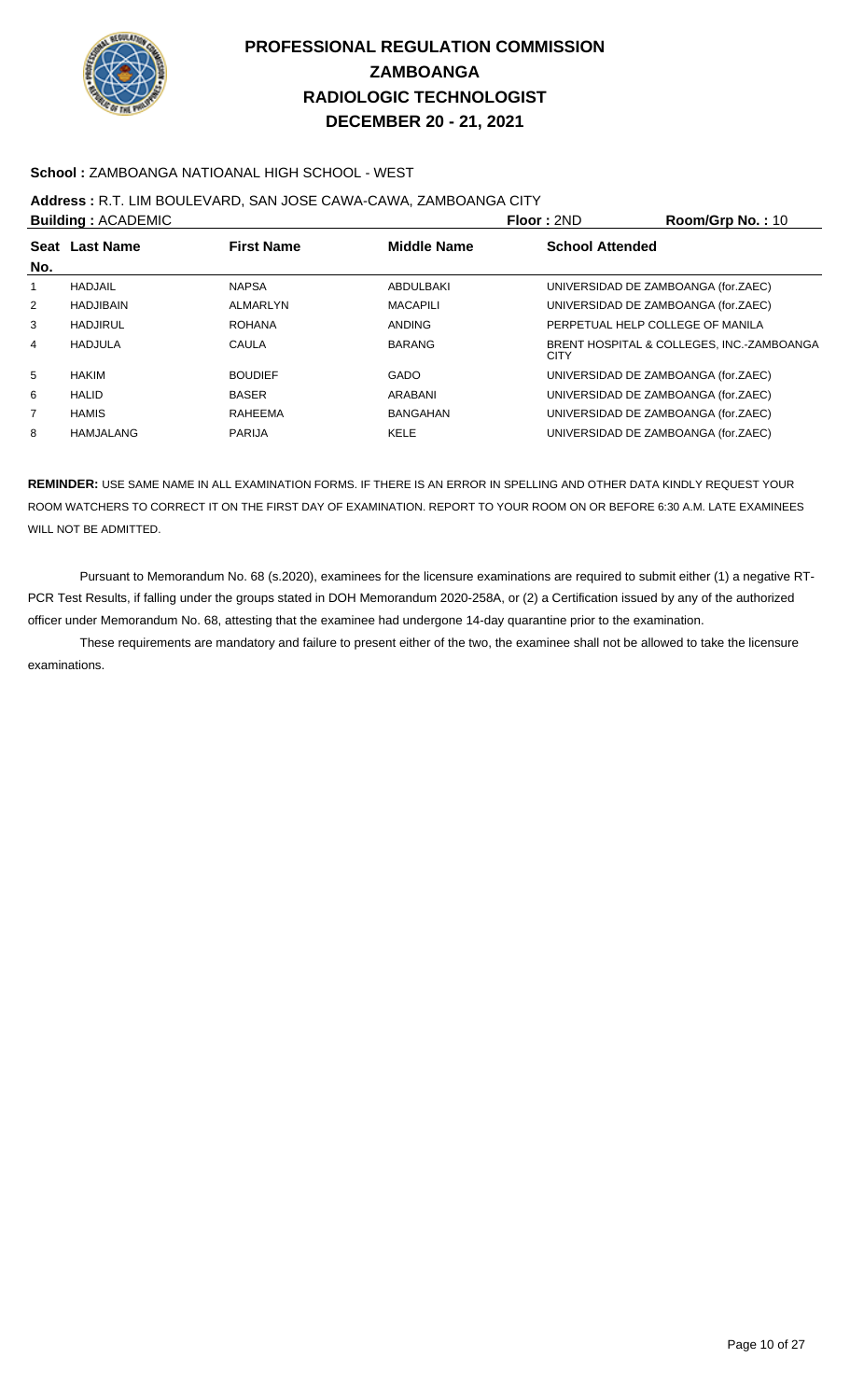

### **School :** ZAMBOANGA NATIOANAL HIGH SCHOOL - WEST

### **Address :** R.T. LIM BOULEVARD, SAN JOSE CAWA-CAWA, ZAMBOANGA CITY

|                | <b>Building: ACADEMIC</b> |                      |                    | Floor: 2ND             | Room/Grp No.: 11                          |
|----------------|---------------------------|----------------------|--------------------|------------------------|-------------------------------------------|
|                | Seat Last Name            | <b>First Name</b>    | <b>Middle Name</b> | <b>School Attended</b> |                                           |
| No.            |                           |                      |                    |                        |                                           |
|                | <b>HANAPI</b>             | <b>NURPAINA</b>      | ABDULLA            |                        | UNIVERSIDAD DE ZAMBOANGA (for.ZAEC)       |
| $\overline{2}$ | <b>HAPASAIN</b>           | <b>FATIMA ARNISA</b> | ARASI              |                        | UNIVERSIDAD DE ZAMBOANGA (for.ZAEC)       |
| 3              | <b>HASAN</b>              | <b>SHARWA</b>        | <b>YUSOP</b>       |                        | UNIVERSIDAD DE ZAMBOANGA (for.ZAEC)       |
| 4              | HASHIM                    | SARWINA SHARRATA     | <b>HUSSAM</b>      | <b>CITY</b>            | BRENT HOSPITAL & COLLEGES, INC.-ZAMBOANGA |
| 5              | <b>HASSAN</b>             | <b>FARHANA</b>       | <b>ANTAO</b>       |                        | UNIVERSIDAD DE ZAMBOANGA (for.ZAEC)       |
| 6              | HASSAN                    | <b>MIDZFAR</b>       | <b>ALLIAN</b>      |                        | UNIVERSIDAD DE ZAMBOANGA (for.ZAEC)       |
| $\overline{7}$ | <b>HASSIM</b>             | <b>SHARA</b>         | ALLAO              | HOSP.& COLL.)          | MEDINA COLLEGE-PAGADIAN (for.ST.JOHN GEN. |
| 8              | <b>HAYRE</b>              | <b>HASHIMAR</b>      | TAMSE              |                        | PERPETUAL HELP COLLEGE OF MANILA          |

**REMINDER:** USE SAME NAME IN ALL EXAMINATION FORMS. IF THERE IS AN ERROR IN SPELLING AND OTHER DATA KINDLY REQUEST YOUR ROOM WATCHERS TO CORRECT IT ON THE FIRST DAY OF EXAMINATION. REPORT TO YOUR ROOM ON OR BEFORE 6:30 A.M. LATE EXAMINEES WILL NOT BE ADMITTED.

 Pursuant to Memorandum No. 68 (s.2020), examinees for the licensure examinations are required to submit either (1) a negative RT-PCR Test Results, if falling under the groups stated in DOH Memorandum 2020-258A, or (2) a Certification issued by any of the authorized officer under Memorandum No. 68, attesting that the examinee had undergone 14-day quarantine prior to the examination.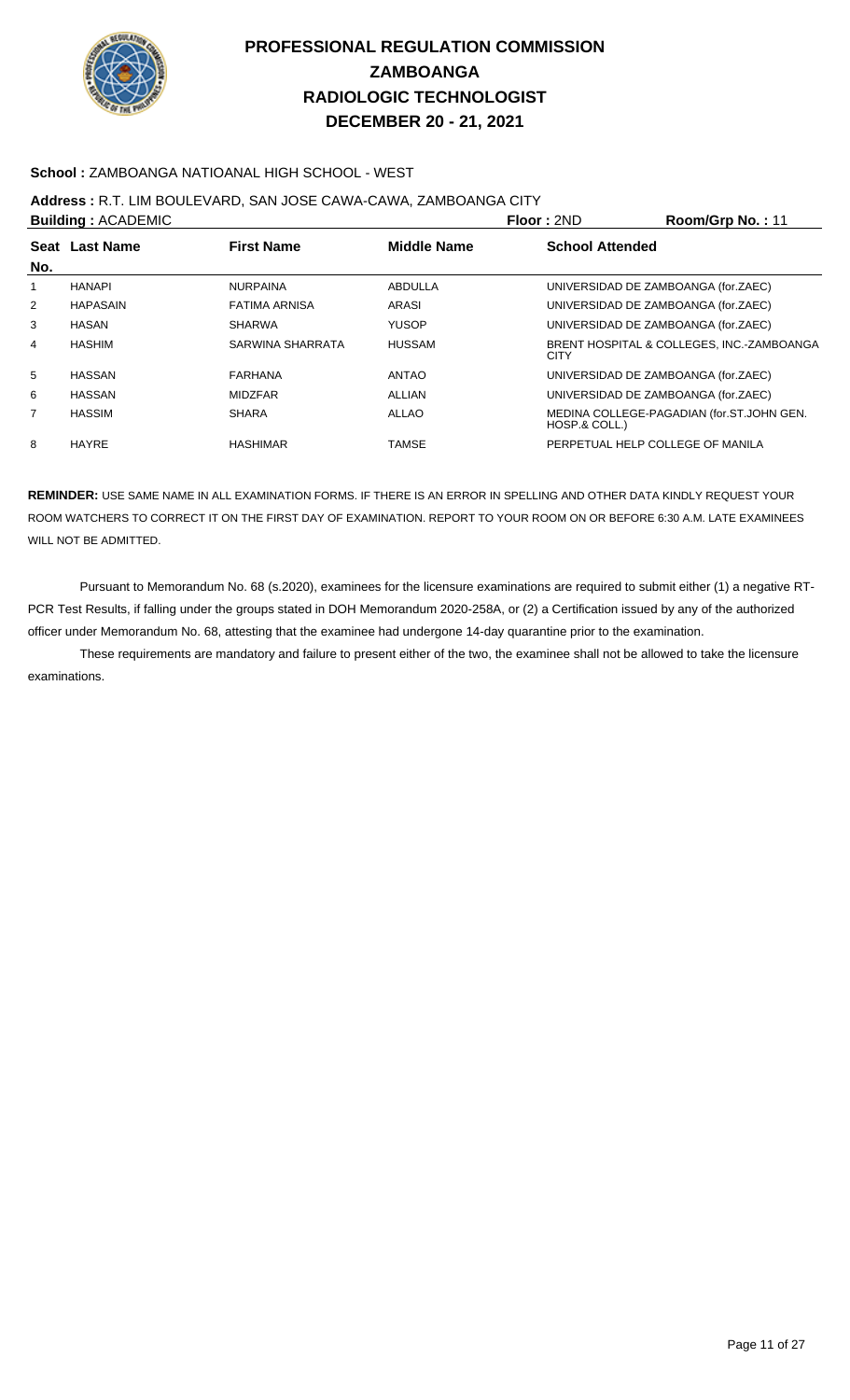

### **School :** ZAMBOANGA NATIOANAL HIGH SCHOOL - WEST

## **Address :** R.T. LIM BOULEVARD, SAN JOSE CAWA-CAWA, ZAMBOANGA CITY

| <b>Building: ACADEMIC</b> |                                                           |                  |                | Floor: 2ND                          | Room/Grp No.: 12                          |
|---------------------------|-----------------------------------------------------------|------------------|----------------|-------------------------------------|-------------------------------------------|
|                           | <b>Middle Name</b><br>Seat Last Name<br><b>First Name</b> |                  |                | <b>School Attended</b>              |                                           |
| No.                       |                                                           |                  |                |                                     |                                           |
| 1                         | <b>IBING</b>                                              | <b>DARWINA</b>   | <b>MASIHUL</b> | <b>CITY</b>                         | BRENT HOSPITAL & COLLEGES. INC.-ZAMBOANGA |
| 2                         | <b>IBNO</b>                                               | <b>NADINE</b>    | AMIL           | <b>CITY</b>                         | BRENT HOSPITAL & COLLEGES, INC.-ZAMBOANGA |
| 3                         | <b>IDLANA</b>                                             | ALZHERAIDA       | <b>MANI</b>    | UNIVERSIDAD DE ZAMBOANGA (for.ZAEC) |                                           |
| 4                         | IKU                                                       | <b>JASILAH</b>   | <b>JALAIN</b>  | UNIVERSIDAD DE ZAMBOANGA (for.ZAEC) |                                           |
| 5                         | <b>ISMAEL</b>                                             | <b>RAYHANA</b>   | <b>SAPPARI</b> | UNIVERSIDAD DE ZAMBOANGA (for.ZAEC) |                                           |
| 6                         | <b>ISMAIL</b>                                             | <b>MARWA</b>     | <b>IBNO</b>    | <b>CITY</b>                         | BRENT HOSPITAL & COLLEGES, INC.-ZAMBOANGA |
| $\overline{7}$            | <b>ISONG</b>                                              | <b>CARMINA</b>   | <b>HALID</b>   | HOSP.& COLL.)                       | MEDINA COLLEGE-PAGADIAN (for.ST.JOHN GEN. |
| 8                         | <b>JADJURI</b>                                            | <b>HADJIRINA</b> | SAID           | HOSP.& COLL.)                       | MEDINA COLLEGE-PAGADIAN (for.ST.JOHN GEN. |

**REMINDER:** USE SAME NAME IN ALL EXAMINATION FORMS. IF THERE IS AN ERROR IN SPELLING AND OTHER DATA KINDLY REQUEST YOUR ROOM WATCHERS TO CORRECT IT ON THE FIRST DAY OF EXAMINATION. REPORT TO YOUR ROOM ON OR BEFORE 6:30 A.M. LATE EXAMINEES WILL NOT BE ADMITTED.

 Pursuant to Memorandum No. 68 (s.2020), examinees for the licensure examinations are required to submit either (1) a negative RT-PCR Test Results, if falling under the groups stated in DOH Memorandum 2020-258A, or (2) a Certification issued by any of the authorized officer under Memorandum No. 68, attesting that the examinee had undergone 14-day quarantine prior to the examination.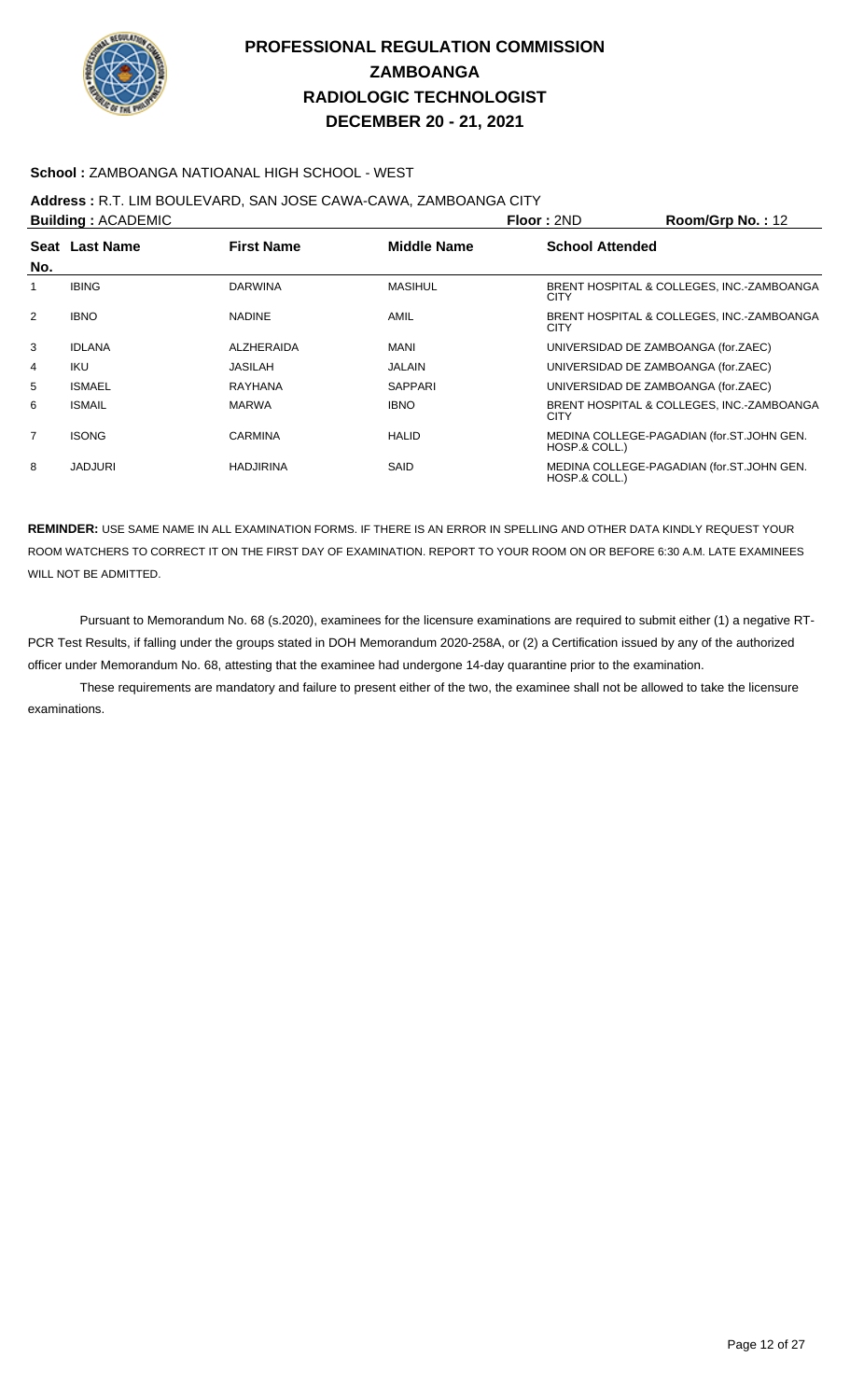

### **School :** ZAMBOANGA NATIOANAL HIGH SCHOOL - WEST

# **Address :** R.T. LIM BOULEVARD, SAN JOSE CAWA-CAWA, ZAMBOANGA CITY

|                | Seat Last Name   |                     |                    |                        |                                           |
|----------------|------------------|---------------------|--------------------|------------------------|-------------------------------------------|
|                |                  | <b>First Name</b>   | <b>Middle Name</b> | <b>School Attended</b> |                                           |
| No.            |                  |                     |                    |                        |                                           |
| 1              | <b>JAINUDDIN</b> | <b>BENHAR</b>       | <b>POLALON</b>     | HOSP.& COLL.)          | MEDINA COLLEGE-PAGADIAN (for.ST.JOHN GEN. |
| 2              | <b>JAKARIA</b>   | <b>RASHIDEEN</b>    | <b>USMAN</b>       | <b>CITY</b>            | BRENT HOSPITAL & COLLEGES, INC.-ZAMBOANGA |
| 3              | JALAD            | NAHEEDA             | <b>IGASAN</b>      |                        | UNIVERSIDAD DE ZAMBOANGA (for.ZAEC)       |
| 4              | <b>JALAIDE</b>   | <b>GEMA</b>         | <b>LUKMAN</b>      | <b>CITY</b>            | BRENT HOSPITAL & COLLEGES, INC.-ZAMBOANGA |
| 5              | JASIM            | AH-ISA              | <b>JAUPAKAL</b>    |                        | UNIVERSIDAD DE ZAMBOANGA (for.ZAEC)       |
| 6              | JAWARI           | <b>MUDZLYNA</b>     | AMIL               |                        | UNIVERSIDAD DE ZAMBOANGA (for.ZAEC)       |
| $\overline{7}$ | JAYANI           | <b>SHAYMAH</b>      | <b>ANDING</b>      | <b>CITY</b>            | BRENT HOSPITAL & COLLEGES, INC.-ZAMBOANGA |
| 8              | <b>JIKIRI</b>    | <b>SITTI BERKIS</b> | <b>MISTUL</b>      | <b>CITY</b>            | BRENT HOSPITAL & COLLEGES, INC.-ZAMBOANGA |

**REMINDER:** USE SAME NAME IN ALL EXAMINATION FORMS. IF THERE IS AN ERROR IN SPELLING AND OTHER DATA KINDLY REQUEST YOUR ROOM WATCHERS TO CORRECT IT ON THE FIRST DAY OF EXAMINATION. REPORT TO YOUR ROOM ON OR BEFORE 6:30 A.M. LATE EXAMINEES WILL NOT BE ADMITTED.

 Pursuant to Memorandum No. 68 (s.2020), examinees for the licensure examinations are required to submit either (1) a negative RT-PCR Test Results, if falling under the groups stated in DOH Memorandum 2020-258A, or (2) a Certification issued by any of the authorized officer under Memorandum No. 68, attesting that the examinee had undergone 14-day quarantine prior to the examination.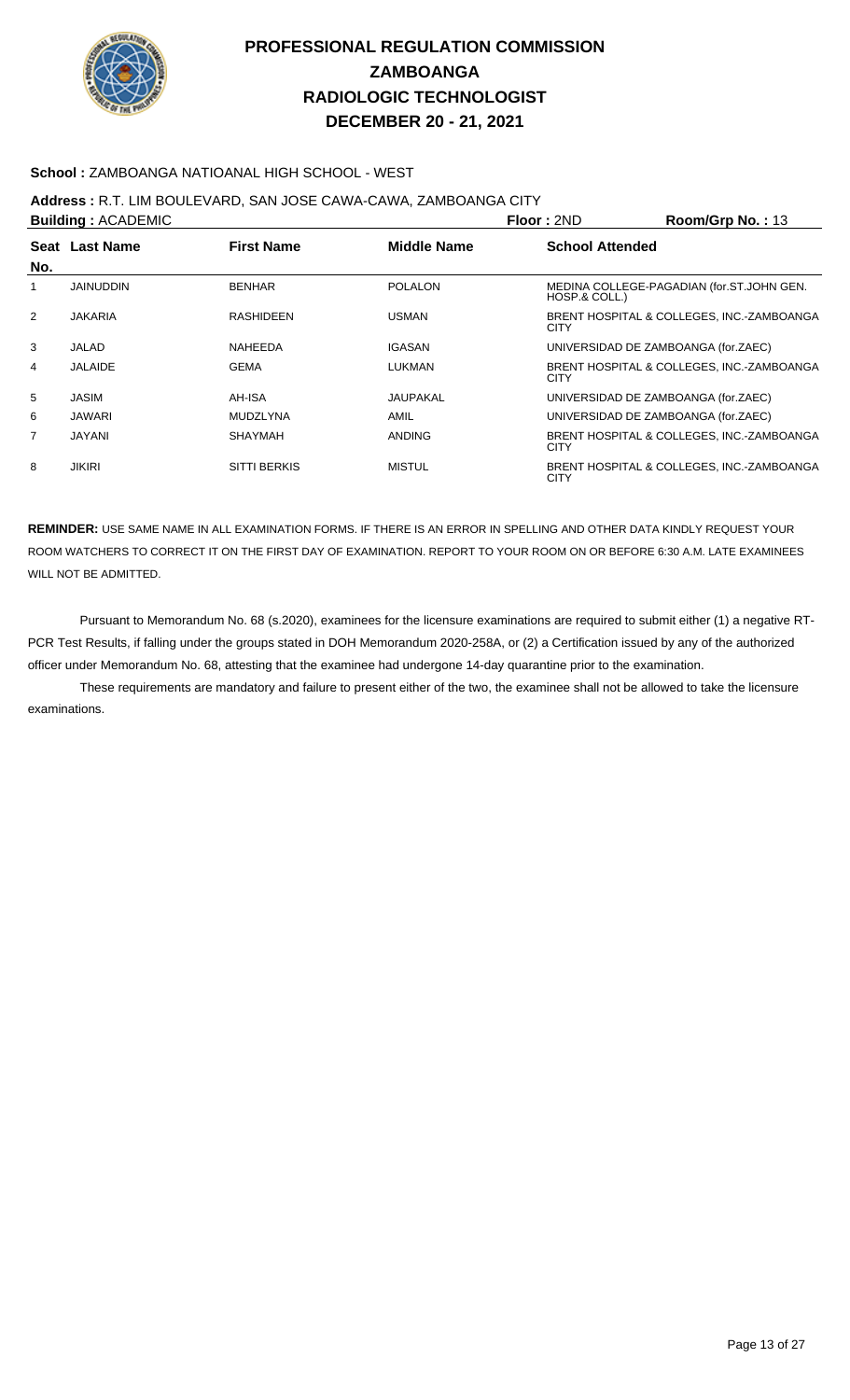

### **School :** ZAMBOANGA NATIOANAL HIGH SCHOOL - WEST

### **Address :** R.T. LIM BOULEVARD, SAN JOSE CAWA-CAWA, ZAMBOANGA CITY

|                | <b>Building: ACADEMIC</b> |                       |                    | <b>Floor: 2ND</b>          | Room/Grp No.: 14                     |
|----------------|---------------------------|-----------------------|--------------------|----------------------------|--------------------------------------|
| No.            | Seat Last Name            | <b>First Name</b>     | <b>Middle Name</b> | <b>School Attended</b>     |                                      |
|                | <b>JUBAIL</b>             | <b>JIHADA</b>         | <b>AMJA</b>        |                            | UNIVERSIDAD DE ZAMBOANGA (for.ZAEC)  |
| $\overline{2}$ | <b>JUDAINI</b>            | ALKASAL               | AMIL               |                            | UNIVERSIDAD DE ZAMBOANGA (for.ZAEC)  |
| 3              | JUHANI                    | LAILANIE              | <b>ANNAN</b>       |                            | UNIVERSIDAD DE ZAMBOANGA (for.ZAEC)  |
| 4              | <b>JULBARRI</b>           | REAGAN                | <b>ALAWADDIN</b>   | MANILA                     | UNCIANO COLLEGES & GENERAL HOSPITAL- |
| 5              | <b>JULKARNAIN</b>         | DATU HATHEM           | <b>JOE</b>         |                            | EMILIO AGUINALDO COLLEGE-MANILA      |
| 6              | JULKARNAIN                | <b>JAINOUL ABIDIN</b> | <b>JOE</b>         |                            | EMILIO AGUINALDO COLLEGE-MANILA      |
| 7              | JUMALA                    | <b>DARSIMA</b>        | <b>SALIDDIN</b>    | MEDINA COLLEGE-OZAMIS CITY |                                      |
| 8              | <b>JUMANA</b>             | ARSAIMA               | <b>SAPPARI</b>     |                            | UNIVERSIDAD DE ZAMBOANGA (for.ZAEC)  |

**REMINDER:** USE SAME NAME IN ALL EXAMINATION FORMS. IF THERE IS AN ERROR IN SPELLING AND OTHER DATA KINDLY REQUEST YOUR ROOM WATCHERS TO CORRECT IT ON THE FIRST DAY OF EXAMINATION. REPORT TO YOUR ROOM ON OR BEFORE 6:30 A.M. LATE EXAMINEES WILL NOT BE ADMITTED.

 Pursuant to Memorandum No. 68 (s.2020), examinees for the licensure examinations are required to submit either (1) a negative RT-PCR Test Results, if falling under the groups stated in DOH Memorandum 2020-258A, or (2) a Certification issued by any of the authorized officer under Memorandum No. 68, attesting that the examinee had undergone 14-day quarantine prior to the examination.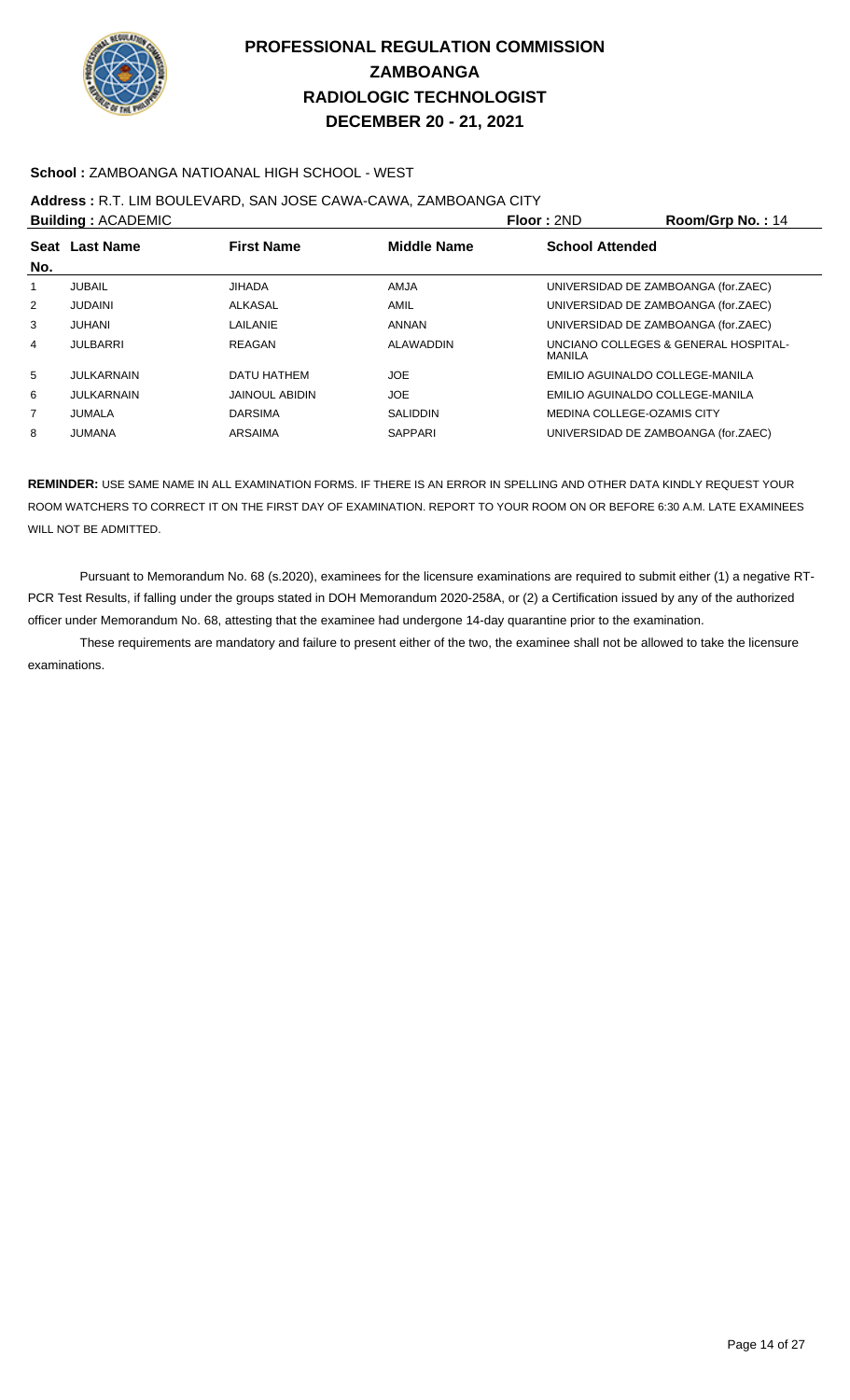

### **School :** ZAMBOANGA NATIOANAL HIGH SCHOOL - WEST

### **Address :** R.T. LIM BOULEVARD, SAN JOSE CAWA-CAWA, ZAMBOANGA CITY

|                | <b>Building: ACADEMIC</b> |                         |                    | Floor: 2ND             | Room/Grp No.: 15                          |
|----------------|---------------------------|-------------------------|--------------------|------------------------|-------------------------------------------|
|                | Seat Last Name            | <b>First Name</b>       | <b>Middle Name</b> | <b>School Attended</b> |                                           |
| No.            |                           |                         |                    |                        |                                           |
| 1              | <b>KARUS</b>              | <b>HAINALYN ALLEYSA</b> | <b>IDRIS</b>       |                        | UNIVERSIDAD DE ZAMBOANGA (for.ZAEC)       |
| $\overline{2}$ | <b>KONG</b>               | <b>WALID</b>            | <b>IGGO</b>        | <b>CITY</b>            | BRENT HOSPITAL & COLLEGES, INC.-ZAMBOANGA |
| 3              | <b>KUHUTAN</b>            | ARAZDI                  | AMING              |                        | UNIVERSIDAD DE ZAMBOANGA (for.ZAEC)       |
| 4              | LAHUL                     | <b>SHARFA</b>           | <b>ASKALANI</b>    |                        | UNIVERSIDAD DE ZAMBOANGA (for.ZAEC)       |
| 5              | LAKIBUL                   | FATIMA NUR-RAIYANA      | <b>HASHIM</b>      |                        | UNIVERSIDAD DE ZAMBOANGA (for.ZAEC)       |
| 6              | LIM                       | <b>HARRIS</b>           | <b>SALASAIN</b>    |                        | UNIVERSIDAD DE ZAMBOANGA (for.ZAEC)       |
| $\overline{7}$ | LIM                       | MICHAEL                 | AMBA               |                        | UNIVERSIDAD DE ZAMBOANGA (for.ZAEC)       |
| 8              | <b>MADISA</b>             | NADZLA                  | <b>SABDANI</b>     | <b>CITY</b>            | BRENT HOSPITAL & COLLEGES, INC.-ZAMBOANGA |

**REMINDER:** USE SAME NAME IN ALL EXAMINATION FORMS. IF THERE IS AN ERROR IN SPELLING AND OTHER DATA KINDLY REQUEST YOUR ROOM WATCHERS TO CORRECT IT ON THE FIRST DAY OF EXAMINATION. REPORT TO YOUR ROOM ON OR BEFORE 6:30 A.M. LATE EXAMINEES WILL NOT BE ADMITTED.

 Pursuant to Memorandum No. 68 (s.2020), examinees for the licensure examinations are required to submit either (1) a negative RT-PCR Test Results, if falling under the groups stated in DOH Memorandum 2020-258A, or (2) a Certification issued by any of the authorized officer under Memorandum No. 68, attesting that the examinee had undergone 14-day quarantine prior to the examination.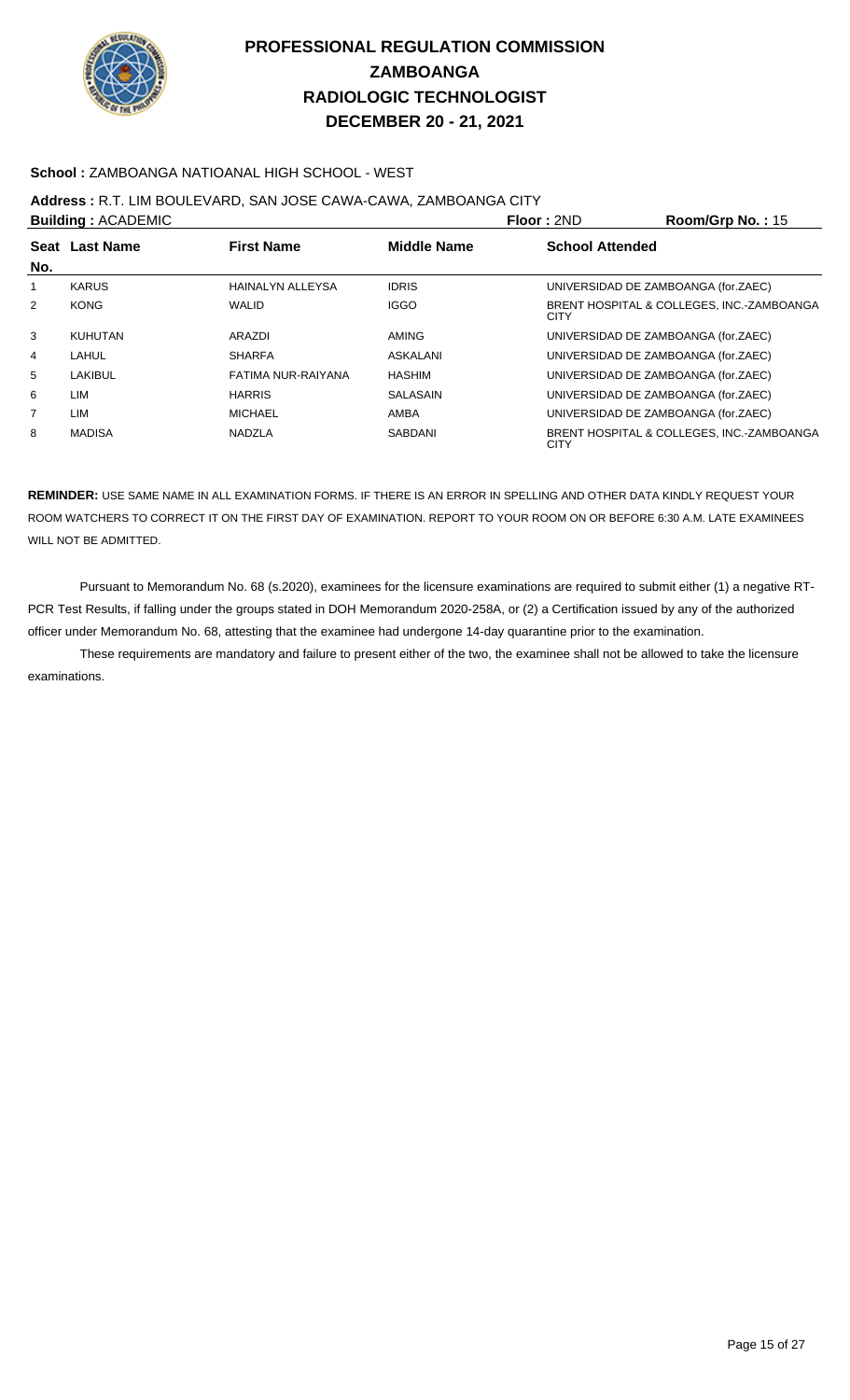

### **School :** ZAMBOANGA NATIOANAL HIGH SCHOOL - WEST

### **Address :** R.T. LIM BOULEVARD, SAN JOSE CAWA-CAWA, ZAMBOANGA CITY

|                | <b>Building: ACADEMIC</b> |                      |                    | Floor: 2ND                          | Room/Grp No.: 16                          |
|----------------|---------------------------|----------------------|--------------------|-------------------------------------|-------------------------------------------|
|                | Seat Last Name            | <b>First Name</b>    | <b>Middle Name</b> | <b>School Attended</b>              |                                           |
| No.            |                           |                      |                    |                                     |                                           |
| 1              | MAHALAIL                  | <b>ARNALYN</b>       | GALLEGO            | UNIVERSIDAD DE ZAMBOANGA (for.ZAEC) |                                           |
| 2              | <b>MALABON</b>            | <b>KHARMINA</b>      | <b>SALIP</b>       | HOSP.& COLL.)                       | MEDINA COLLEGE-PAGADIAN (for.ST.JOHN GEN. |
| 3              | MALANA                    | <b>VON TYRELL</b>    | <b>JIMENO</b>      | UNIVERSIDAD DE ZAMBOANGA (for.ZAEC) |                                           |
| 4              | <b>MANDARASA</b>          | <b>FHARSAIMA</b>     | <b>JUMAIDIM</b>    | CITY                                | BRENT HOSPITAL & COLLEGES, INC.-ZAMBOANGA |
| 5              | <b>MANSUL</b>             | <b>EDZAR</b>         | <b>HASIM</b>       | UNIVERSIDAD DE ZAMBOANGA (for.ZAEC) |                                           |
| 6              | <b>MARIANO</b>            | <b>MARCO JUDE</b>    | <b>FALCASANTOS</b> | UNIVERSIDAD DE ZAMBOANGA (for.ZAEC) |                                           |
| $\overline{7}$ | MENDEZ                    | <b>JENADZ ALNAIR</b> | <b>ISAHAC</b>      | UNIVERSIDAD DE ZAMBOANGA (for.ZAEC) |                                           |
| 8              | MIJAN                     | FERDALYN             | <b>PALIGSA</b>     | UNIVERSIDAD DE ZAMBOANGA (for.ZAEC) |                                           |

**REMINDER:** USE SAME NAME IN ALL EXAMINATION FORMS. IF THERE IS AN ERROR IN SPELLING AND OTHER DATA KINDLY REQUEST YOUR ROOM WATCHERS TO CORRECT IT ON THE FIRST DAY OF EXAMINATION. REPORT TO YOUR ROOM ON OR BEFORE 6:30 A.M. LATE EXAMINEES WILL NOT BE ADMITTED.

 Pursuant to Memorandum No. 68 (s.2020), examinees for the licensure examinations are required to submit either (1) a negative RT-PCR Test Results, if falling under the groups stated in DOH Memorandum 2020-258A, or (2) a Certification issued by any of the authorized officer under Memorandum No. 68, attesting that the examinee had undergone 14-day quarantine prior to the examination.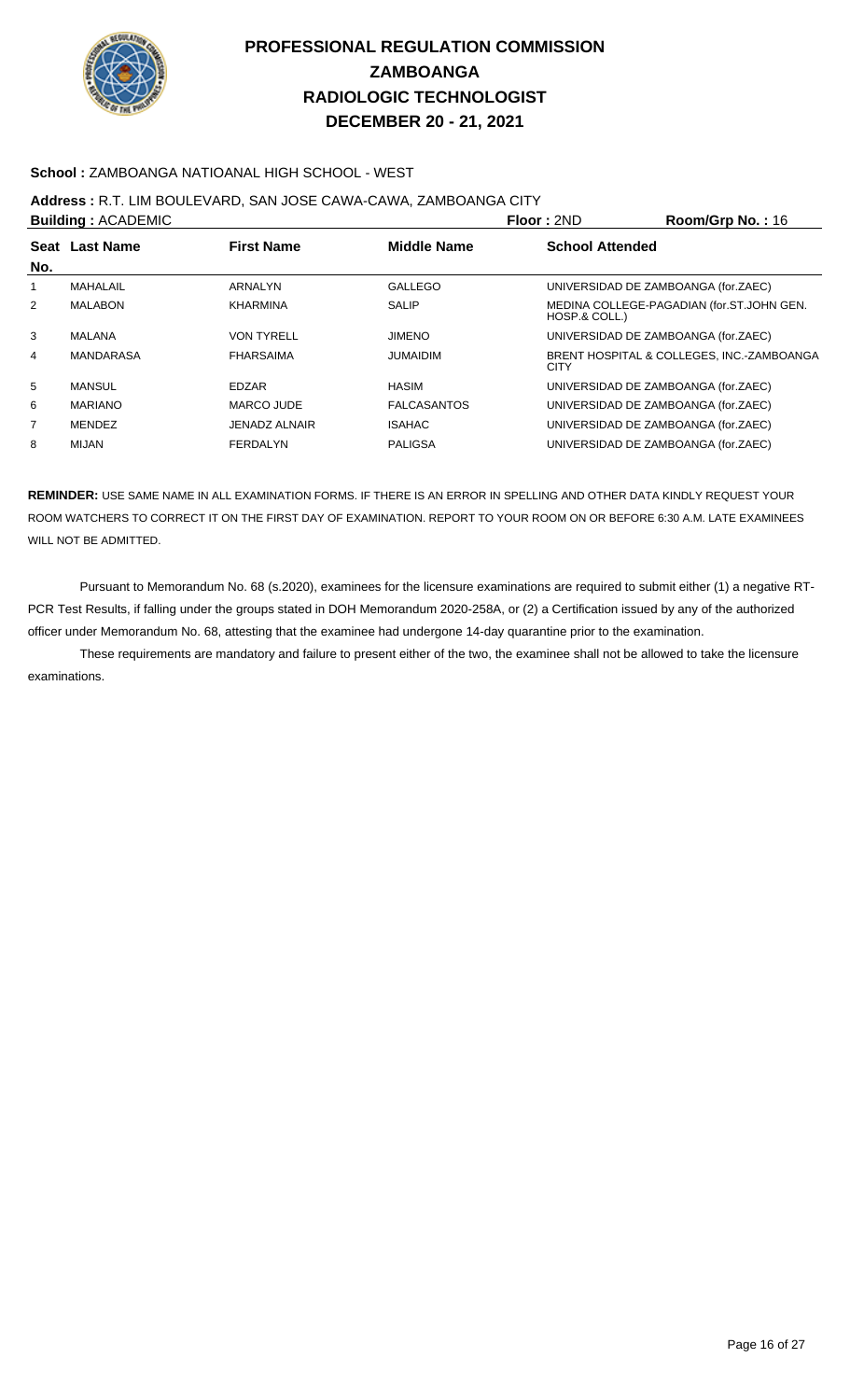

### **School :** ZAMBOANGA NATIOANAL HIGH SCHOOL - WEST

# **Address :** R.T. LIM BOULEVARD, SAN JOSE CAWA-CAWA, ZAMBOANGA CITY

| <b>Building: ACADEMIC</b> |                   |                        |                    | Floor: 2ND                          | Room/Grp No.: 17                          |
|---------------------------|-------------------|------------------------|--------------------|-------------------------------------|-------------------------------------------|
|                           | Seat Last Name    | <b>First Name</b>      | <b>Middle Name</b> | <b>School Attended</b>              |                                           |
| No.                       |                   |                        |                    |                                     |                                           |
|                           | <b>MIKAEL</b>     | <b>PHERWINA</b>        | <b>MARUBLI</b>     | HOSP.& COLL.)                       | MEDINA COLLEGE-PAGADIAN (for.ST.JOHN GEN. |
| 2                         | MOHAMMAD SIDDIQUE | <b>SALMAN SIDDIQUE</b> | YASIN              | HOSP.& COLL.)                       | MEDINA COLLEGE-PAGADIAN (for.ST.JOHN GEN. |
| 3                         | <b>MOHAMMAD</b>   | <b>HESSA</b>           | <b>AMPING</b>      | UNIVERSIDAD DE ZAMBOANGA (for.ZAEC) |                                           |
| 4                         | MOHAMMAD          | YUMNA                  | ABDURAHMAN         | UNIVERSIDAD DE ZAMBOANGA (for.ZAEC) |                                           |
| 5                         | MUHARRAM          | <b>SITTI VIRKISS</b>   | <b>TAGAYAN</b>     | UNIVERSIDAD DE ZAMBOANGA (for.ZAEC) |                                           |
| 6                         | <b>MUKSAN</b>     | <b>EDRISSAIRKHAN</b>   | <b>JILHANO</b>     | <b>CITY</b>                         | BRENT HOSPITAL & COLLEGES, INC.-ZAMBOANGA |
| $\overline{7}$            | <b>MUKSAN</b>     | <b>PUASA</b>           | <b>JUHAILI</b>     | UNIVERSIDAD DE ZAMBOANGA (for.ZAEC) |                                           |
| 8                         | <b>MUKSAN</b>     | <b>SARANG LANOH</b>    | <b>BILOH</b>       | <b>MEDINA COLLEGE-OZAMIS CITY</b>   |                                           |

**REMINDER:** USE SAME NAME IN ALL EXAMINATION FORMS. IF THERE IS AN ERROR IN SPELLING AND OTHER DATA KINDLY REQUEST YOUR ROOM WATCHERS TO CORRECT IT ON THE FIRST DAY OF EXAMINATION. REPORT TO YOUR ROOM ON OR BEFORE 6:30 A.M. LATE EXAMINEES WILL NOT BE ADMITTED.

 Pursuant to Memorandum No. 68 (s.2020), examinees for the licensure examinations are required to submit either (1) a negative RT-PCR Test Results, if falling under the groups stated in DOH Memorandum 2020-258A, or (2) a Certification issued by any of the authorized officer under Memorandum No. 68, attesting that the examinee had undergone 14-day quarantine prior to the examination.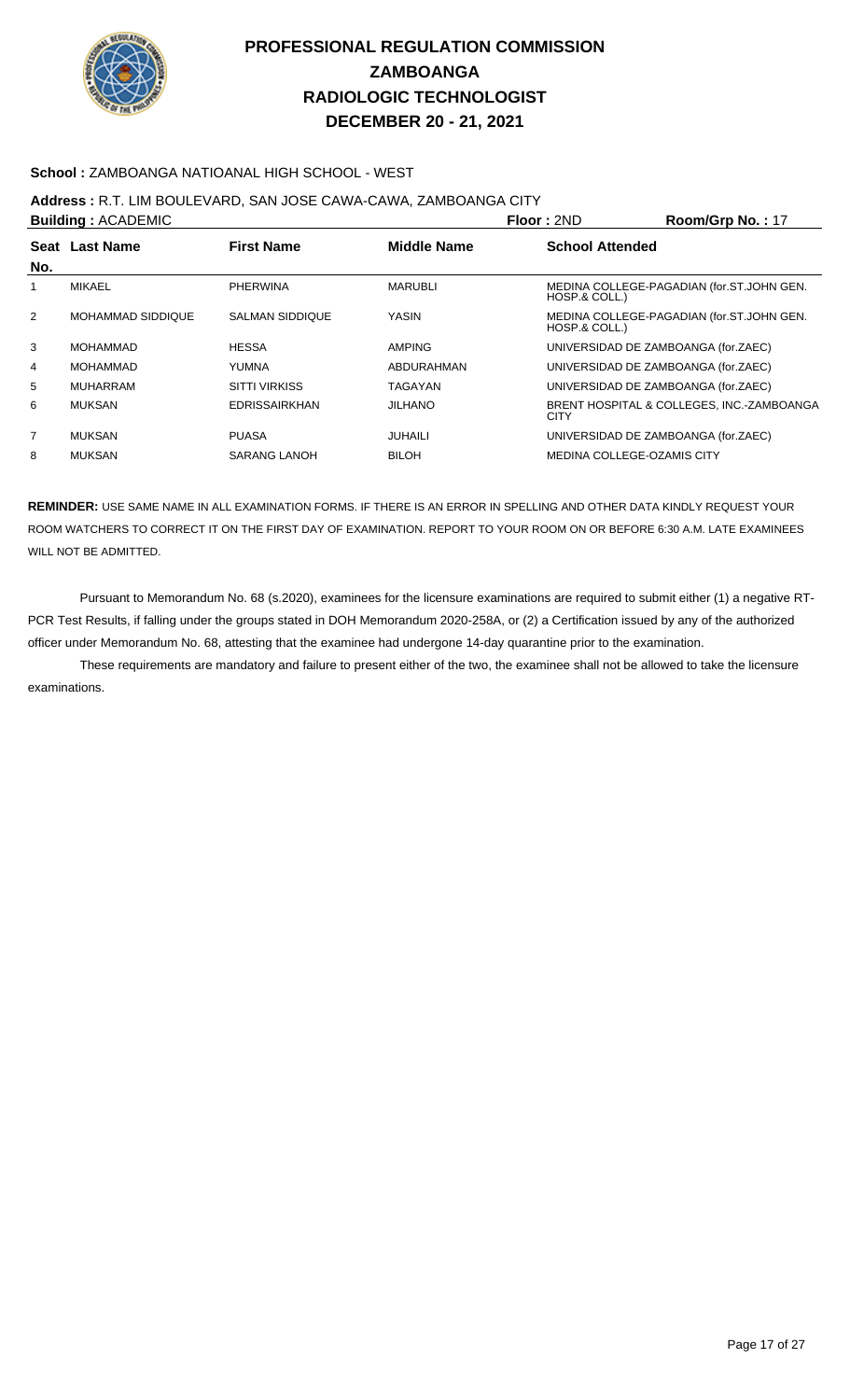

### **School :** ZAMBOANGA NATIOANAL HIGH SCHOOL - WEST

## **Address :** R.T. LIM BOULEVARD, SAN JOSE CAWA-CAWA, ZAMBOANGA CITY

|     | <b>Building: ACADEMIC</b> |                   |                    | <b>Floor: 3RD</b>          | Room/Grp No.: 18                          |
|-----|---------------------------|-------------------|--------------------|----------------------------|-------------------------------------------|
| No. | Seat Last Name            | <b>First Name</b> | <b>Middle Name</b> | <b>School Attended</b>     |                                           |
| 1   | <b>MUNDOC</b>             | AL-HASID          | KALAYAKAN          |                            | UNIVERSIDAD DE ZAMBOANGA (for.ZAEC)       |
| 2   | MUSA                      | <b>FERSHIEDA</b>  | MANATAD            | <b>CITY</b>                | BRENT HOSPITAL & COLLEGES, INC.-ZAMBOANGA |
| 3   | MUSA                      | <b>NURSHIMA</b>   | KADIL              |                            | UNIVERSIDAD DE ZAMBOANGA (for.ZAEC)       |
| 4   | NAHUDAN                   | <b>NURHASIM</b>   | <b>ISNAIN</b>      |                            | UNIVERSIDAD DE ZAMBOANGA (for.ZAEC)       |
| 5   | <b>NERCUA</b>             | <b>DARREN</b>     | <b>ROSALES</b>     | <b>MEDINA COLLEGE-IPIL</b> |                                           |
| 6   | <b>OMAR</b>               | <b>MUS-SAL</b>    | <b>ALIH</b>        |                            | UNIVERSIDAD DE ZAMBOANGA (for.ZAEC)       |
| 7   | <b>PAKKAM</b>             | <b>SIRMALYN</b>   | MAULIDAN           |                            | UNIVERSIDAD DE ZAMBOANGA (for.ZAEC)       |
| 8   | <b>PAKKI</b>              | <b>SAMER</b>      | ABDURAJIK          |                            | UNIVERSIDAD DE ZAMBOANGA (for.ZAEC)       |

**REMINDER:** USE SAME NAME IN ALL EXAMINATION FORMS. IF THERE IS AN ERROR IN SPELLING AND OTHER DATA KINDLY REQUEST YOUR ROOM WATCHERS TO CORRECT IT ON THE FIRST DAY OF EXAMINATION. REPORT TO YOUR ROOM ON OR BEFORE 6:30 A.M. LATE EXAMINEES WILL NOT BE ADMITTED.

 Pursuant to Memorandum No. 68 (s.2020), examinees for the licensure examinations are required to submit either (1) a negative RT-PCR Test Results, if falling under the groups stated in DOH Memorandum 2020-258A, or (2) a Certification issued by any of the authorized officer under Memorandum No. 68, attesting that the examinee had undergone 14-day quarantine prior to the examination.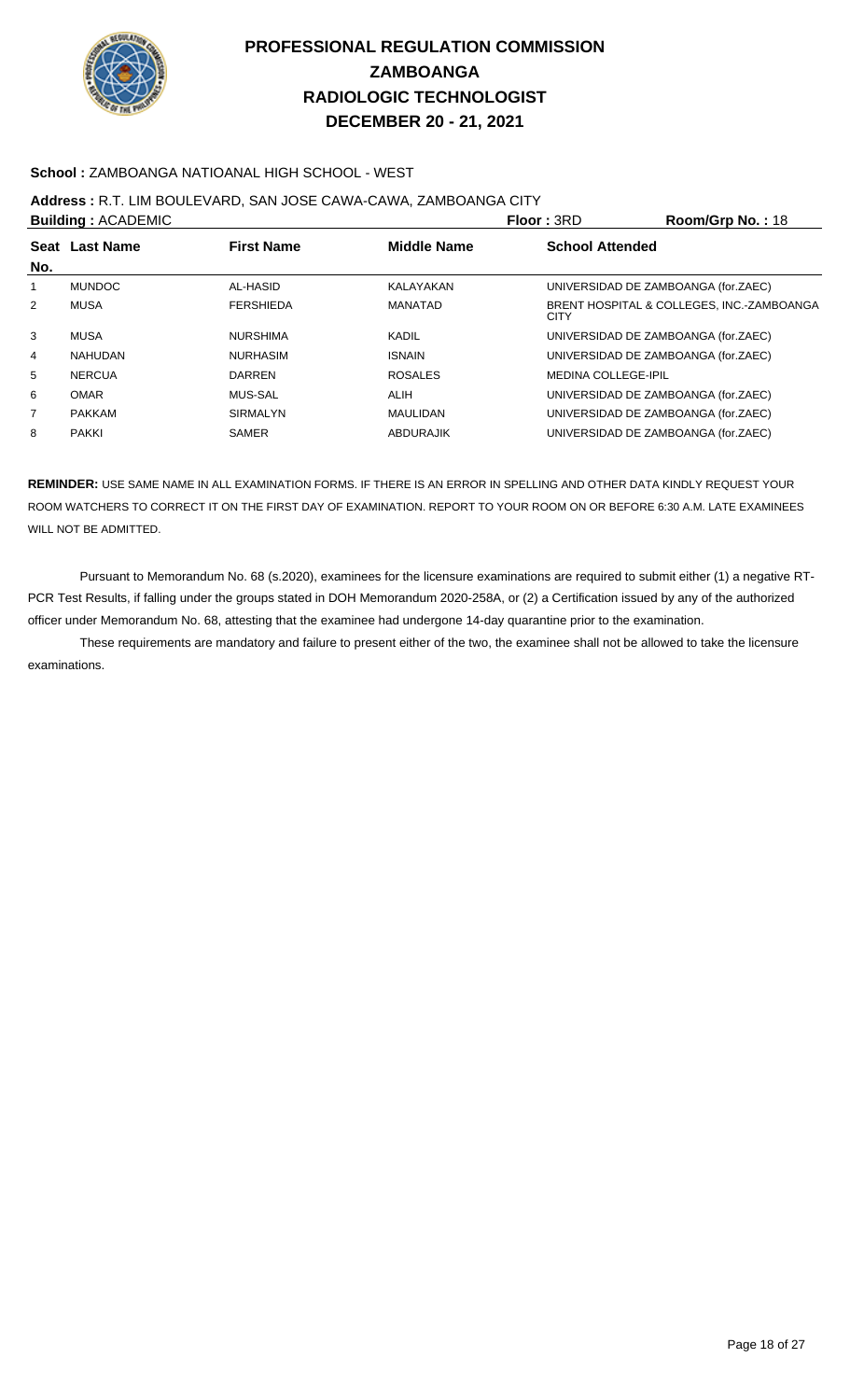

### **School :** ZAMBOANGA NATIOANAL HIGH SCHOOL - WEST

### **Address :** R.T. LIM BOULEVARD, SAN JOSE CAWA-CAWA, ZAMBOANGA CITY

|                | <b>Building: ACADEMIC</b> |                   |                    | Floor: 3RD             | Room/Grp No.: 19                          |
|----------------|---------------------------|-------------------|--------------------|------------------------|-------------------------------------------|
|                | Seat Last Name            | <b>First Name</b> | <b>Middle Name</b> | <b>School Attended</b> |                                           |
| No.            |                           |                   |                    |                        |                                           |
| 1              | PALAHUDDIN                | DAYANARA          | <b>UDJID</b>       |                        | UNIVERSIDAD DE ZAMBOANGA (for.ZAEC)       |
| $\overline{2}$ | PANGAMBAYAN               | <b>FATIMA</b>     | <b>NASA</b>        |                        | UNIVERSIDAD DE ZAMBOANGA (for.ZAEC)       |
| 3              | <b>PAPAKI</b>             | LAILA             | <b>GELANI</b>      | HOSP.& COLL.)          | MEDINA COLLEGE-PAGADIAN (for.ST.JOHN GEN. |
| $\overline{4}$ | <b>PATAHUDDIN</b>         | CARSUM            | <b>ALIH</b>        |                        | UNIVERSIDAD DE ZAMBOANGA (for.ZAEC)       |
| 5              | PATARASA                  | VENAZIRA          | <b>AMIN</b>        |                        | UNIVERSIDAD DE ZAMBOANGA (for.ZAEC)       |
| 6              | <b>PATTA</b>              | <b>JOECELYN</b>   | <b>ALIH</b>        | <b>CITY</b>            | BRENT HOSPITAL & COLLEGES, INC.-ZAMBOANGA |
| $\overline{7}$ | <b>PUNGUTAN</b>           | <b>SIFRIEJAN</b>  | <b>GAPUL</b>       |                        | UNIVERSIDAD DE ZAMBOANGA (for.ZAEC)       |
| 8              | QUIDAY                    | <b>ALPAD</b>      | SAHI               |                        | UNIVERSIDAD DE ZAMBOANGA (for.ZAEC)       |

**REMINDER:** USE SAME NAME IN ALL EXAMINATION FORMS. IF THERE IS AN ERROR IN SPELLING AND OTHER DATA KINDLY REQUEST YOUR ROOM WATCHERS TO CORRECT IT ON THE FIRST DAY OF EXAMINATION. REPORT TO YOUR ROOM ON OR BEFORE 6:30 A.M. LATE EXAMINEES WILL NOT BE ADMITTED.

 Pursuant to Memorandum No. 68 (s.2020), examinees for the licensure examinations are required to submit either (1) a negative RT-PCR Test Results, if falling under the groups stated in DOH Memorandum 2020-258A, or (2) a Certification issued by any of the authorized officer under Memorandum No. 68, attesting that the examinee had undergone 14-day quarantine prior to the examination.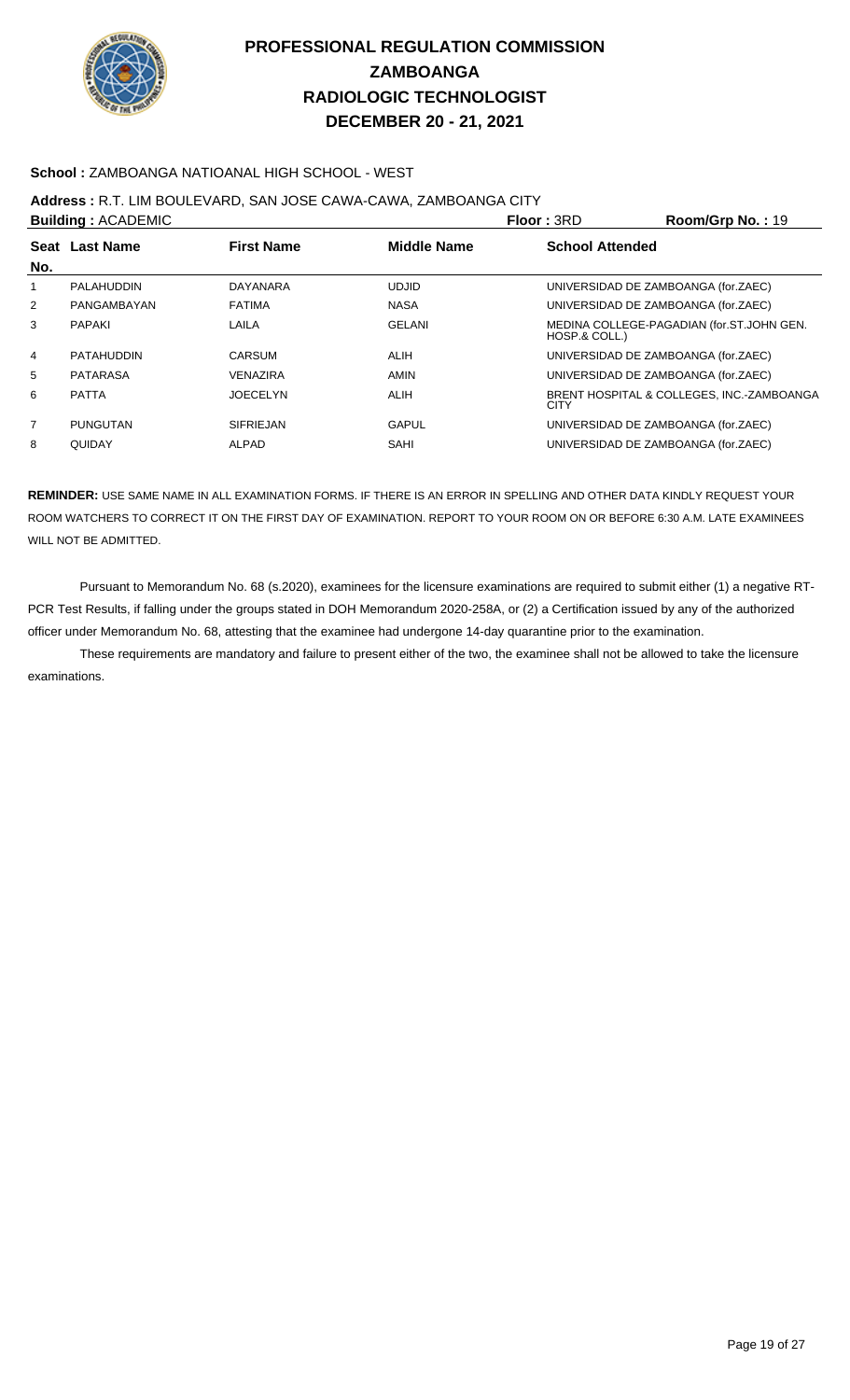

### **School :** ZAMBOANGA NATIOANAL HIGH SCHOOL - WEST

## **Address :** R.T. LIM BOULEVARD, SAN JOSE CAWA-CAWA, ZAMBOANGA CITY

| <b>Building: ACADEMIC</b> |                   |                   |                    | <b>Floor: 3RD</b>                   | Room/Grp No.: 20                          |
|---------------------------|-------------------|-------------------|--------------------|-------------------------------------|-------------------------------------------|
| No.                       | Seat Last Name    | <b>First Name</b> | <b>Middle Name</b> | <b>School Attended</b>              |                                           |
| 1                         | <b>RODRIGUEZ</b>  | <b>STEVEN</b>     | <b>GREGORIO</b>    | CITY                                | BRENT HOSPITAL & COLLEGES, INC.-ZAMBOANGA |
| 2                         | SABADDIN          | JEHADA            | LAJA               | HOSP.& COLL.)                       | MEDINA COLLEGE-PAGADIAN (for.ST.JOHN GEN. |
| 3                         | <b>SABDAHUN</b>   | RADZMA            | <b>DORO</b>        | UNIVERSIDAD DE ZAMBOANGA (for.ZAEC) |                                           |
| 4                         | <b>SABTAL</b>     | <b>ABDULAZIZ</b>  | <b>ALIHUDDIN</b>   | CITY                                | BRENT HOSPITAL & COLLEGES, INC.-ZAMBOANGA |
| 5                         | SAHIDDAL          | <b>HADZRA</b>     | <b>MARAH</b>       | <b>CITY</b>                         | BRENT HOSPITAL & COLLEGES, INC.-ZAMBOANGA |
| 6                         | <b>SAHIDJUWAN</b> | <b>WALTON</b>     | <b>JAILANI</b>     | UNIVERSIDAD DE ZAMBOANGA (for.ZAEC) |                                           |
| $\overline{7}$            | <b>SAHIPA</b>     | <b>NORIJIM</b>    | <b>UTOH</b>        | UNIVERSIDAD DE ZAMBOANGA (for.ZAEC) |                                           |
| 8                         | SAILAN            | <b>NARCISA</b>    | <b>SUSULAN</b>     | HOSP.& COLL.)                       | MEDINA COLLEGE-PAGADIAN (for.ST.JOHN GEN. |
|                           |                   |                   |                    |                                     |                                           |

**REMINDER:** USE SAME NAME IN ALL EXAMINATION FORMS. IF THERE IS AN ERROR IN SPELLING AND OTHER DATA KINDLY REQUEST YOUR ROOM WATCHERS TO CORRECT IT ON THE FIRST DAY OF EXAMINATION. REPORT TO YOUR ROOM ON OR BEFORE 6:30 A.M. LATE EXAMINEES WILL NOT BE ADMITTED.

 Pursuant to Memorandum No. 68 (s.2020), examinees for the licensure examinations are required to submit either (1) a negative RT-PCR Test Results, if falling under the groups stated in DOH Memorandum 2020-258A, or (2) a Certification issued by any of the authorized officer under Memorandum No. 68, attesting that the examinee had undergone 14-day quarantine prior to the examination.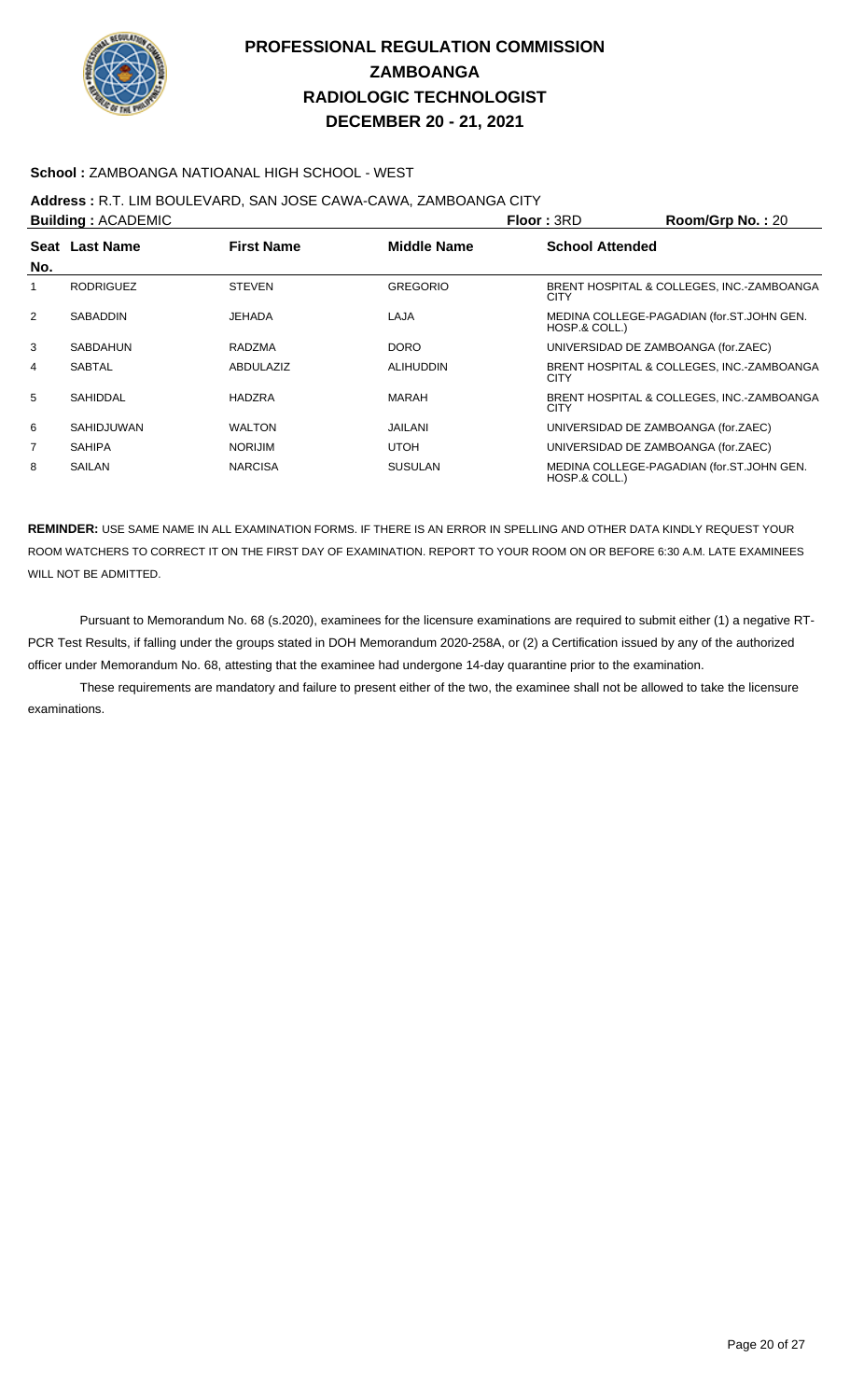

### **School :** ZAMBOANGA NATIOANAL HIGH SCHOOL - WEST

## **Address :** R.T. LIM BOULEVARD, SAN JOSE CAWA-CAWA, ZAMBOANGA CITY

|                | <b>Building: ACADEMIC</b> |                    |                    | Floor: 3RD                          | Room/Grp No.: 21                          |
|----------------|---------------------------|--------------------|--------------------|-------------------------------------|-------------------------------------------|
|                | Seat Last Name            | <b>First Name</b>  | <b>Middle Name</b> | <b>School Attended</b>              |                                           |
| No.            |                           |                    |                    |                                     |                                           |
| 1              | <b>SAJAD</b>              | <b>SANDRA</b>      | ABDURAHMAN         | UNIVERSIDAD DE ZAMBOANGA (for.ZAEC) |                                           |
| $\overline{2}$ | SAJI                      | <b>ALFAIDA</b>     | <b>MANALO</b>      | <b>CITY</b>                         | BRENT HOSPITAL & COLLEGES, INC.-ZAMBOANGA |
| 3              | SALA                      | <b>FATIMA</b>      | <b>MADIALES</b>    | <b>CITY</b>                         | BRENT HOSPITAL & COLLEGES, INC.-ZAMBOANGA |
| $\overline{4}$ | <b>SALA</b>               | <b>RUHILMINA</b>   | GALI               |                                     | PHILIPPINE COLLEGE OF HEALTH & SCIENCES   |
| 5              | SALANGSANG                | <b>MOHD YASSIN</b> | <b>AMMONG</b>      | UNIVERSIDAD DE ZAMBOANGA (for.ZAEC) |                                           |
| 6              | <b>SALAP</b>              | <b>NORMINA</b>     | <b>HASSAN</b>      | UNIVERSIDAD DE ZAMBOANGA (for.ZAEC) |                                           |
| $\overline{7}$ | <b>SALAPUDDIN</b>         | <b>SUMIYYAH</b>    | PAJIJI             | HOSP.& COLL.)                       | MEDINA COLLEGE-PAGADIAN (for.ST.JOHN GEN. |
| 8              | SALASAIN                  | NUR-AIN            | <b>LINDIT</b>      | UNIVERSIDAD DE ZAMBOANGA (for.ZAEC) |                                           |

**REMINDER:** USE SAME NAME IN ALL EXAMINATION FORMS. IF THERE IS AN ERROR IN SPELLING AND OTHER DATA KINDLY REQUEST YOUR ROOM WATCHERS TO CORRECT IT ON THE FIRST DAY OF EXAMINATION. REPORT TO YOUR ROOM ON OR BEFORE 6:30 A.M. LATE EXAMINEES WILL NOT BE ADMITTED.

 Pursuant to Memorandum No. 68 (s.2020), examinees for the licensure examinations are required to submit either (1) a negative RT-PCR Test Results, if falling under the groups stated in DOH Memorandum 2020-258A, or (2) a Certification issued by any of the authorized officer under Memorandum No. 68, attesting that the examinee had undergone 14-day quarantine prior to the examination.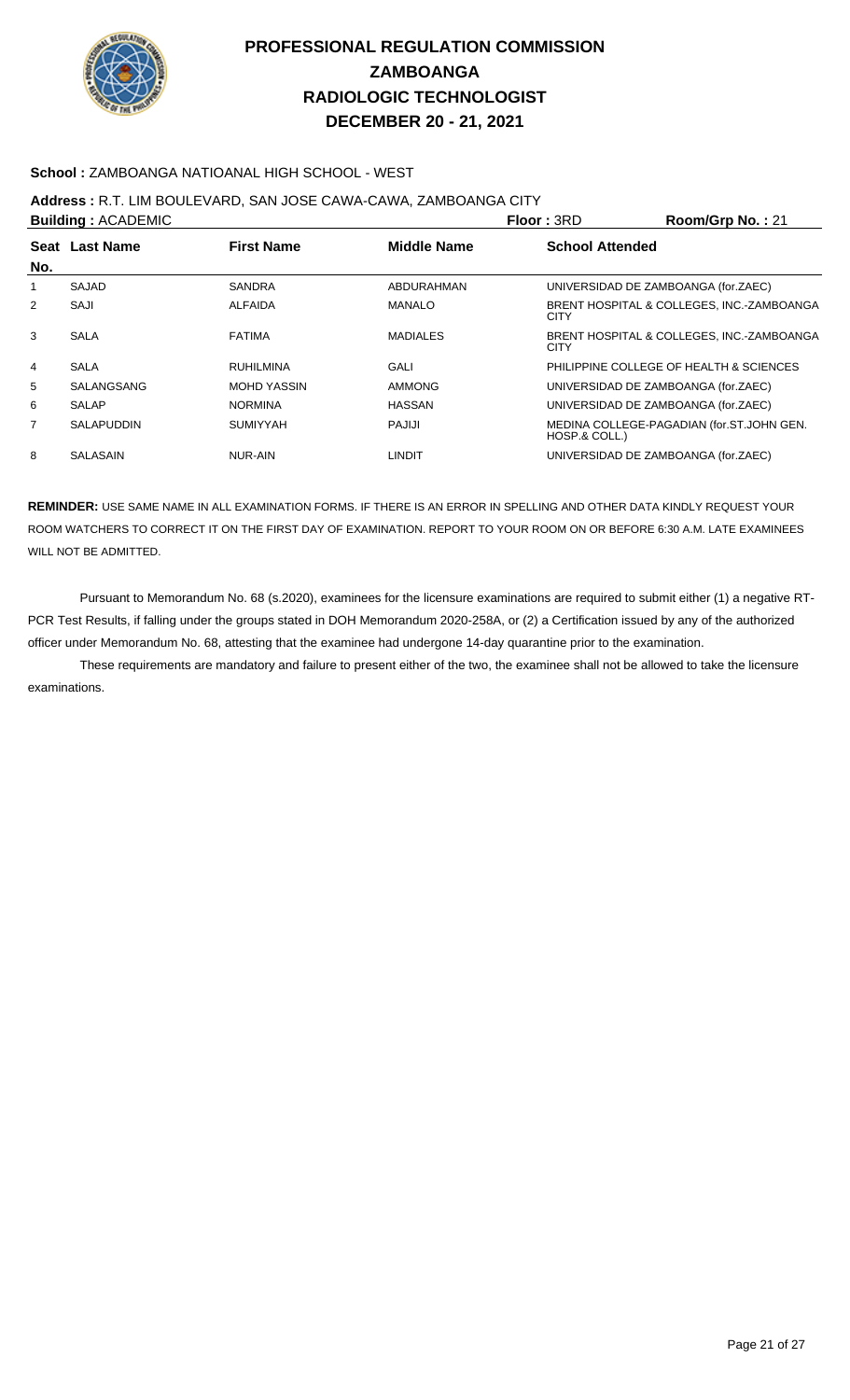

### **School :** ZAMBOANGA NATIOANAL HIGH SCHOOL - WEST

# **Address :** R.T. LIM BOULEVARD, SAN JOSE CAWA-CAWA, ZAMBOANGA CITY

| <b>Building: ACADEMIC</b> |                                                           |                  |                | <b>Floor: 3RD</b>                                          | Room/Grp No.: 22 |
|---------------------------|-----------------------------------------------------------|------------------|----------------|------------------------------------------------------------|------------------|
|                           | Seat Last Name<br><b>First Name</b><br><b>Middle Name</b> |                  |                | <b>School Attended</b>                                     |                  |
| No.                       |                                                           |                  |                |                                                            |                  |
| 1                         | SALEM                                                     | <b>MIDZCAR</b>   | <b>NAHUDAN</b> | BRENT HOSPITAL & COLLEGES, INC.-ZAMBOANGA<br><b>CITY</b>   |                  |
| 2                         | SALEM                                                     | <b>NURMINA</b>   | <b>NAHUDAN</b> | BRENT HOSPITAL & COLLEGES, INC.-ZAMBOANGA<br><b>CITY</b>   |                  |
| 3                         | SALI                                                      | <b>SATRA</b>     | <b>ALING</b>   | UNIVERSIDAD DE ZAMBOANGA (for.ZAEC)                        |                  |
| 4                         | <b>SALIDDIN</b>                                           | TITINA           | <b>KATAY</b>   | MEDINA COLLEGE-OZAMIS CITY                                 |                  |
| 5                         | SALIH                                                     | <b>FERDAWSIA</b> | SAMMIL         | MEDINA COLLEGE-PAGADIAN (for.ST.JOHN GEN.<br>HOSP.& COLL.) |                  |
| 6                         | <b>SALOMES</b>                                            | <b>IRENE EVE</b> | <b>BALUASA</b> | UNIVERSIDAD DE ZAMBOANGA (for.ZAEC)                        |                  |
| $\overline{7}$            | SAMDANI                                                   | <b>SAADA</b>     | <b>SALIHAN</b> | BRENT HOSPITAL & COLLEGES. INC.-ZAMBOANGA<br><b>CITY</b>   |                  |
| 8                         | <b>SAMMAN</b>                                             | <b>SHAHAR</b>    | <b>MOHAMAD</b> | BRENT HOSPITAL & COLLEGES, INC.-ZAMBOANGA<br><b>CITY</b>   |                  |

**REMINDER:** USE SAME NAME IN ALL EXAMINATION FORMS. IF THERE IS AN ERROR IN SPELLING AND OTHER DATA KINDLY REQUEST YOUR ROOM WATCHERS TO CORRECT IT ON THE FIRST DAY OF EXAMINATION. REPORT TO YOUR ROOM ON OR BEFORE 6:30 A.M. LATE EXAMINEES WILL NOT BE ADMITTED.

 Pursuant to Memorandum No. 68 (s.2020), examinees for the licensure examinations are required to submit either (1) a negative RT-PCR Test Results, if falling under the groups stated in DOH Memorandum 2020-258A, or (2) a Certification issued by any of the authorized officer under Memorandum No. 68, attesting that the examinee had undergone 14-day quarantine prior to the examination.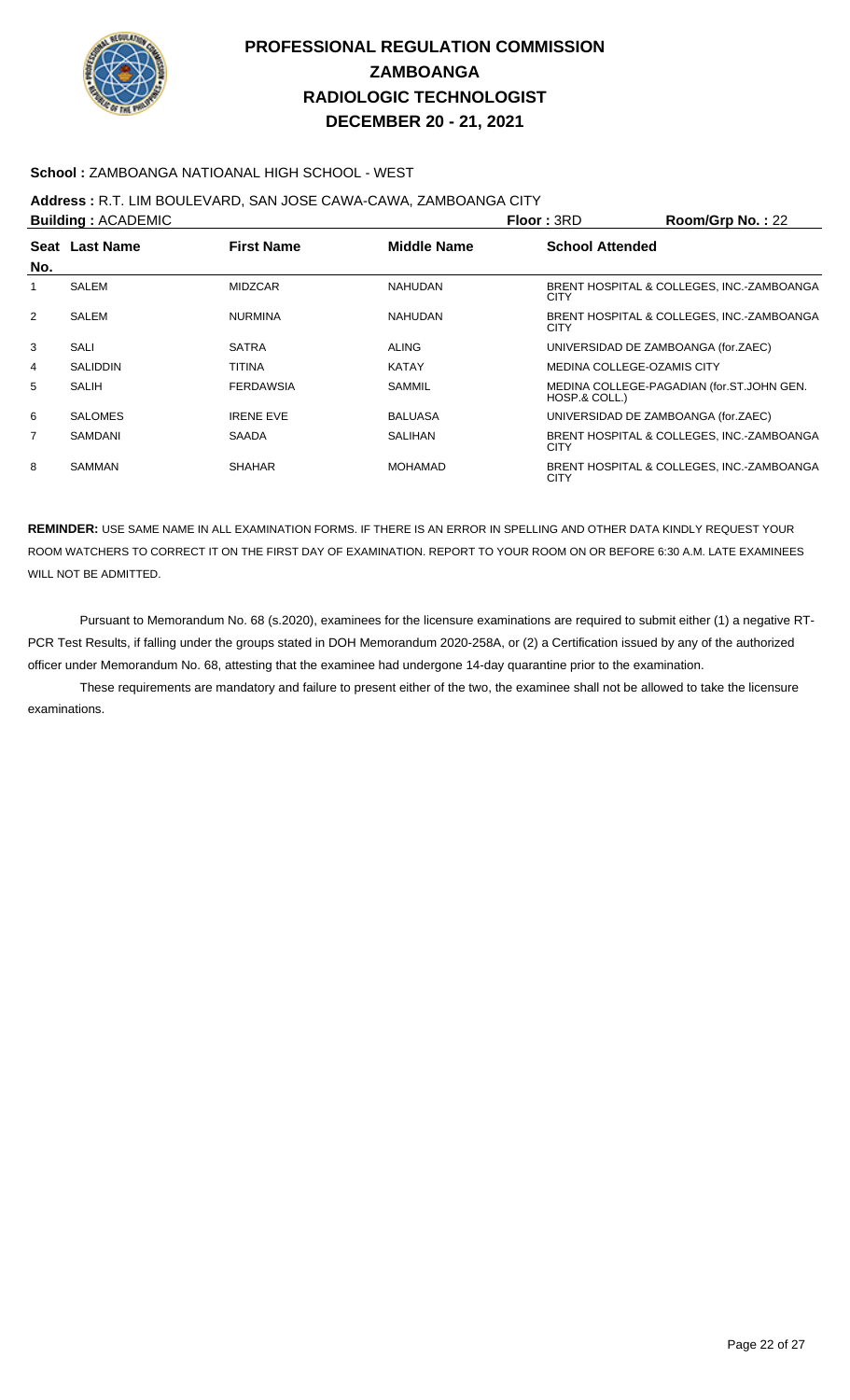

### **School :** ZAMBOANGA NATIOANAL HIGH SCHOOL - WEST

### **Address :** R.T. LIM BOULEVARD, SAN JOSE CAWA-CAWA, ZAMBOANGA CITY

|                | <b>Building: ACADEMIC</b> |                   |                    | Floor: 3RD                          | Room/Grp No.: 23                          |
|----------------|---------------------------|-------------------|--------------------|-------------------------------------|-------------------------------------------|
|                | Seat Last Name            | <b>First Name</b> | <b>Middle Name</b> | <b>School Attended</b>              |                                           |
| No.            |                           |                   |                    |                                     |                                           |
| 1              | SAMPANG                   | <b>SHERMALYN</b>  | <b>BANGA</b>       | <b>CITY</b>                         | BRENT HOSPITAL & COLLEGES, INC.-ZAMBOANGA |
| $\overline{2}$ | SAMPANG                   | <b>SHERNILYN</b>  | ABSARI             | UNIVERSIDAD DE ZAMBOANGA (for.ZAEC) |                                           |
| 3              | <b>SAMSON</b>             | <b>CADZMEER</b>   | <b>ESTELLENA</b>   | <b>CITY</b>                         | BRENT HOSPITAL & COLLEGES, INC.-ZAMBOANGA |
| 4              | <b>SAPITULA</b>           | <b>KENNETH</b>    | <b>GANTALAO</b>    | <b>CITY</b>                         | BRENT HOSPITAL & COLLEGES, INC.-ZAMBOANGA |
| 5              | <b>SAPPARI</b>            | <b>JEHAN</b>      | <b>KUSSIN</b>      | UNIVERSIDAD DE ZAMBOANGA (for.ZAEC) |                                           |
| 6              | SARABI                    | <b>MUSLINA</b>    | SAHI               | UNIVERSIDAD DE ZAMBOANGA (for.ZAEC) |                                           |
| $\overline{7}$ | SARAHAN                   | FERNALYN          | MAHABASSAL         | <b>CITY</b>                         | BRENT HOSPITAL & COLLEGES, INC.-ZAMBOANGA |
| 8              | <b>SARAPUDDIN</b>         | <b>ABDUHASIL</b>  | <b>BAYAH</b>       | UNIVERSIDAD DE ZAMBOANGA (for.ZAEC) |                                           |

**REMINDER:** USE SAME NAME IN ALL EXAMINATION FORMS. IF THERE IS AN ERROR IN SPELLING AND OTHER DATA KINDLY REQUEST YOUR ROOM WATCHERS TO CORRECT IT ON THE FIRST DAY OF EXAMINATION. REPORT TO YOUR ROOM ON OR BEFORE 6:30 A.M. LATE EXAMINEES WILL NOT BE ADMITTED.

 Pursuant to Memorandum No. 68 (s.2020), examinees for the licensure examinations are required to submit either (1) a negative RT-PCR Test Results, if falling under the groups stated in DOH Memorandum 2020-258A, or (2) a Certification issued by any of the authorized officer under Memorandum No. 68, attesting that the examinee had undergone 14-day quarantine prior to the examination.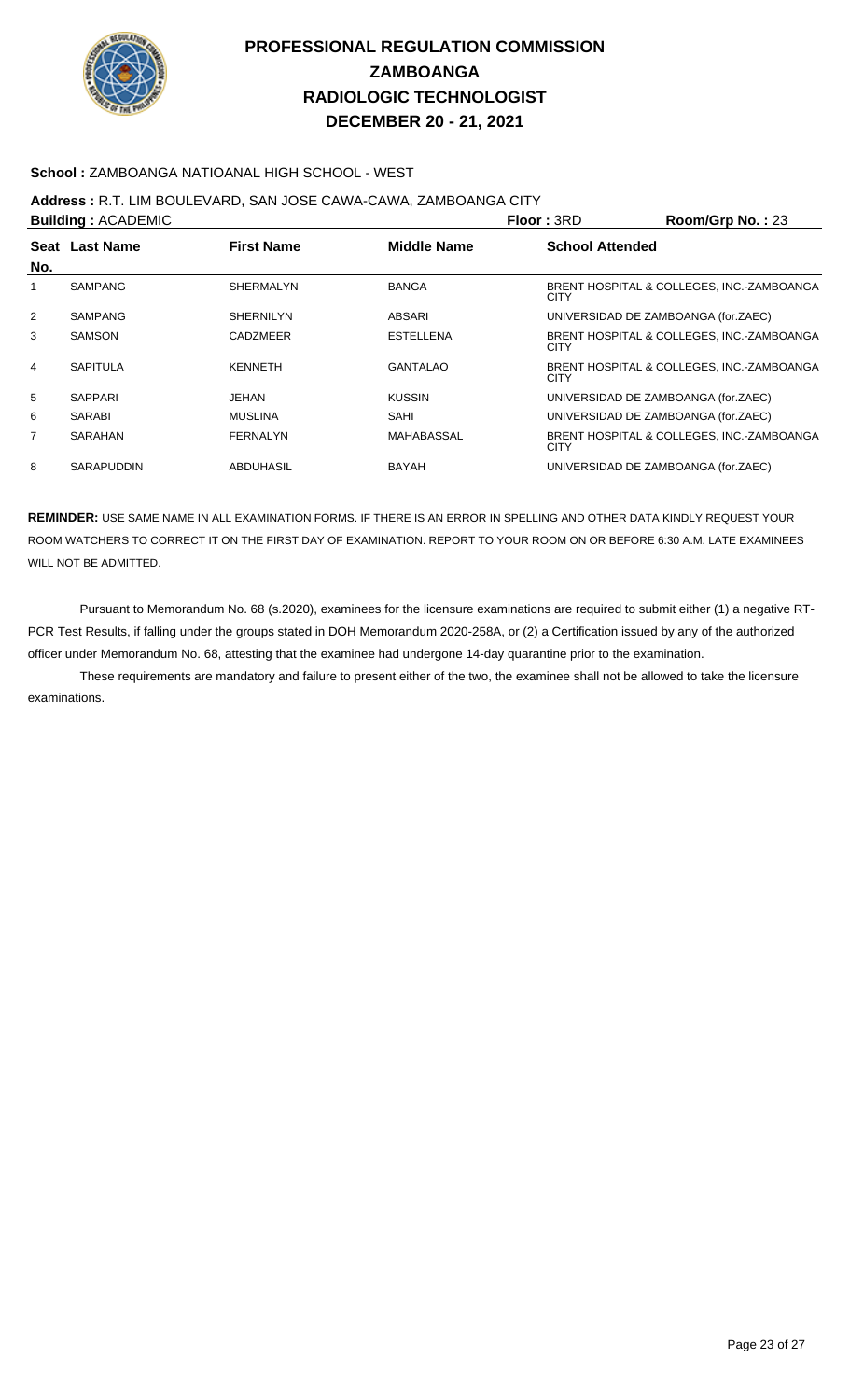

### **School :** ZAMBOANGA NATIOANAL HIGH SCHOOL - WEST

### **Address :** R.T. LIM BOULEVARD, SAN JOSE CAWA-CAWA, ZAMBOANGA CITY

|     | <b>Building: ACADEMIC</b> |                    |                    | Floor: 3RD             | Room/Grp No.: 24                          |
|-----|---------------------------|--------------------|--------------------|------------------------|-------------------------------------------|
| No. | Seat Last Name            | <b>First Name</b>  | <b>Middle Name</b> | <b>School Attended</b> |                                           |
| 1   | <b>SARI</b>               | RO-AY DA           | <b>JAINUDDIN</b>   |                        | UNIVERSIDAD DE ZAMBOANGA (for.ZAEC)       |
| 2   | SAWADJAAN                 | <b>NURMALYN</b>    | <b>DAMMANG</b>     | HOSP.& COLL.)          | MEDINA COLLEGE-PAGADIAN (for.ST.JOHN GEN. |
| 3   | SAYADI                    | <b>NURUL IN</b>    | <b>ANDAN</b>       |                        | UNIVERSIDAD DE ZAMBOANGA (for.ZAEC)       |
| 4   | <b>SIBIH</b>              | <b>SHERHADA</b>    | SAWADJAAN          | HOSP.& COLL.)          | MEDINA COLLEGE-PAGADIAN (for.ST.JOHN GEN. |
| 5   | SOMBILON                  | <b>CRISTY JENE</b> | COL                | <b>CITY</b>            | BRENT HOSPITAL & COLLEGES. INC.-ZAMBOANGA |
| 6   | <b>SUHADAH</b>            | <b>SURHATI</b>     | JULKANAIN          |                        | UNIVERSIDAD DE ZAMBOANGA (for.ZAEC)       |
| 7   | <b>SUHOL</b>              | NAZI-AN            | AMILHAMJA          | <b>CITY</b>            | BRENT HOSPITAL & COLLEGES, INC.-ZAMBOANGA |

**REMINDER:** USE SAME NAME IN ALL EXAMINATION FORMS. IF THERE IS AN ERROR IN SPELLING AND OTHER DATA KINDLY REQUEST YOUR ROOM WATCHERS TO CORRECT IT ON THE FIRST DAY OF EXAMINATION. REPORT TO YOUR ROOM ON OR BEFORE 6:30 A.M. LATE EXAMINEES WILL NOT BE ADMITTED.

 Pursuant to Memorandum No. 68 (s.2020), examinees for the licensure examinations are required to submit either (1) a negative RT-PCR Test Results, if falling under the groups stated in DOH Memorandum 2020-258A, or (2) a Certification issued by any of the authorized officer under Memorandum No. 68, attesting that the examinee had undergone 14-day quarantine prior to the examination.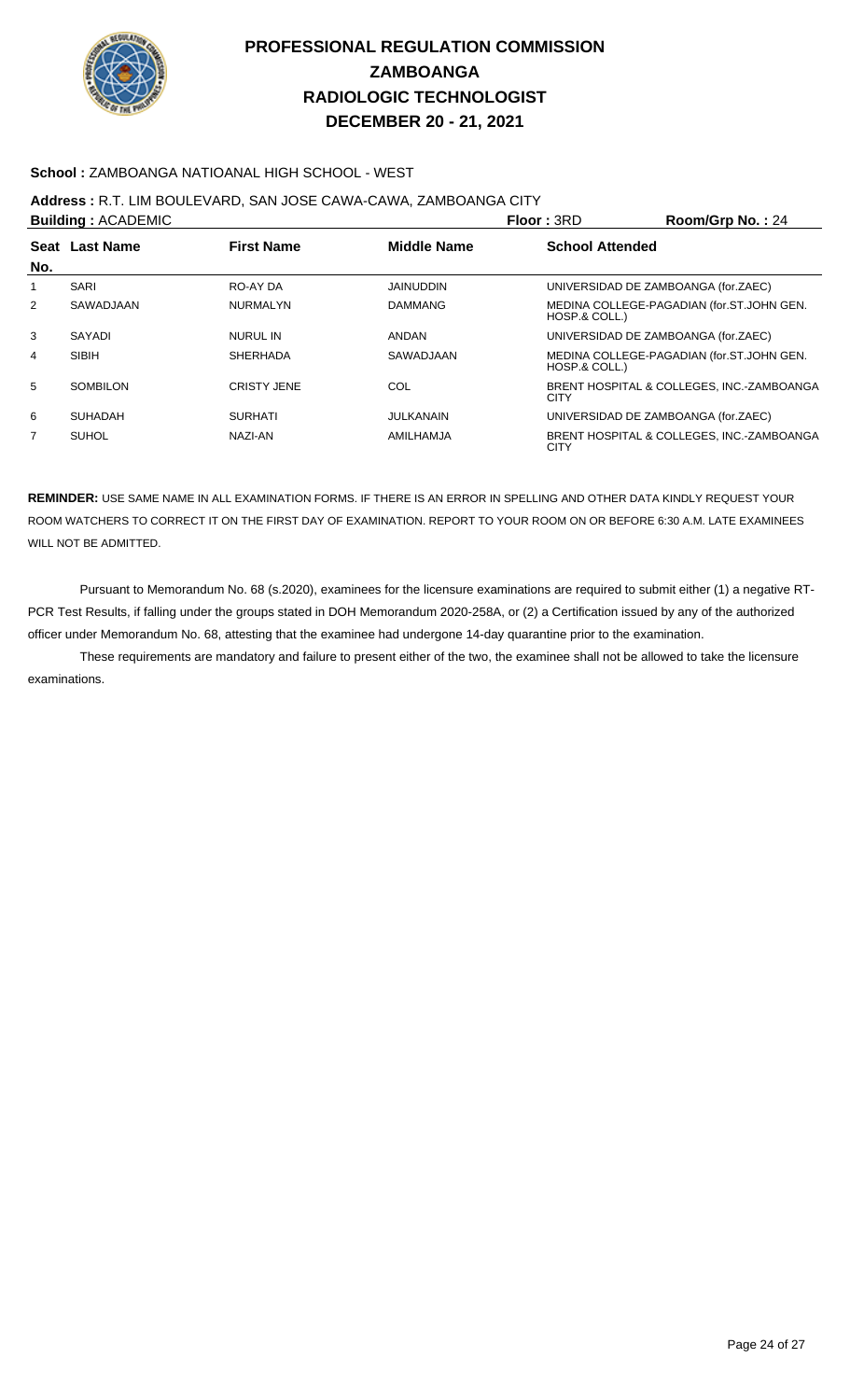

### **School :** ZAMBOANGA NATIOANAL HIGH SCHOOL - WEST

## **Address :** R.T. LIM BOULEVARD, SAN JOSE CAWA-CAWA, ZAMBOANGA CITY

|     | <b>Building: ACADEMIC</b>           |                  |                    | Floor: 3RD             | Room/Grp No.: 25                          |
|-----|-------------------------------------|------------------|--------------------|------------------------|-------------------------------------------|
| No. | Seat Last Name<br><b>First Name</b> |                  | <b>Middle Name</b> | <b>School Attended</b> |                                           |
|     | <b>TAHIL</b>                        | <b>SHAIMALYN</b> | <b>SERVAÑES</b>    | <b>CITY</b>            | BRENT HOSPITAL & COLLEGES. INC.-ZAMBOANGA |
| 2   | <b>TAHIR</b>                        | FATIMA-DAR       | <b>FAUSTINO</b>    | <b>CITY</b>            | BRENT HOSPITAL & COLLEGES, INC.-ZAMBOANGA |
| 3   | <b>TAN</b>                          | NUR-AIIN         | <b>EDGARDO</b>     |                        | UNIVERSIDAD DE ZAMBOANGA (for.ZAEC)       |
| 4   | <b>TARAMA</b>                       | <b>JUCAIRA</b>   | <b>TAPOPONG</b>    |                        | EMILIO AGUINALDO COLLEGE-MANILA           |
| 5   | <b>TARIBUL</b>                      | <b>HOUDA</b>     | <b>BAGINDA</b>     |                        | UNIVERSIDAD DE ZAMBOANGA (for.ZAEC)       |
| 6   | <b>TARUC</b>                        | REYGIL           |                    | <b>CITY</b>            | BRENT HOSPITAL & COLLEGES, INC.-ZAMBOANGA |
| 7   | <b>TIBLANI</b>                      | <b>SHELANI</b>   | SALIH              | <b>CITY</b>            | BRENT HOSPITAL & COLLEGES, INC.-ZAMBOANGA |

**REMINDER:** USE SAME NAME IN ALL EXAMINATION FORMS. IF THERE IS AN ERROR IN SPELLING AND OTHER DATA KINDLY REQUEST YOUR ROOM WATCHERS TO CORRECT IT ON THE FIRST DAY OF EXAMINATION. REPORT TO YOUR ROOM ON OR BEFORE 6:30 A.M. LATE EXAMINEES WILL NOT BE ADMITTED.

 Pursuant to Memorandum No. 68 (s.2020), examinees for the licensure examinations are required to submit either (1) a negative RT-PCR Test Results, if falling under the groups stated in DOH Memorandum 2020-258A, or (2) a Certification issued by any of the authorized officer under Memorandum No. 68, attesting that the examinee had undergone 14-day quarantine prior to the examination.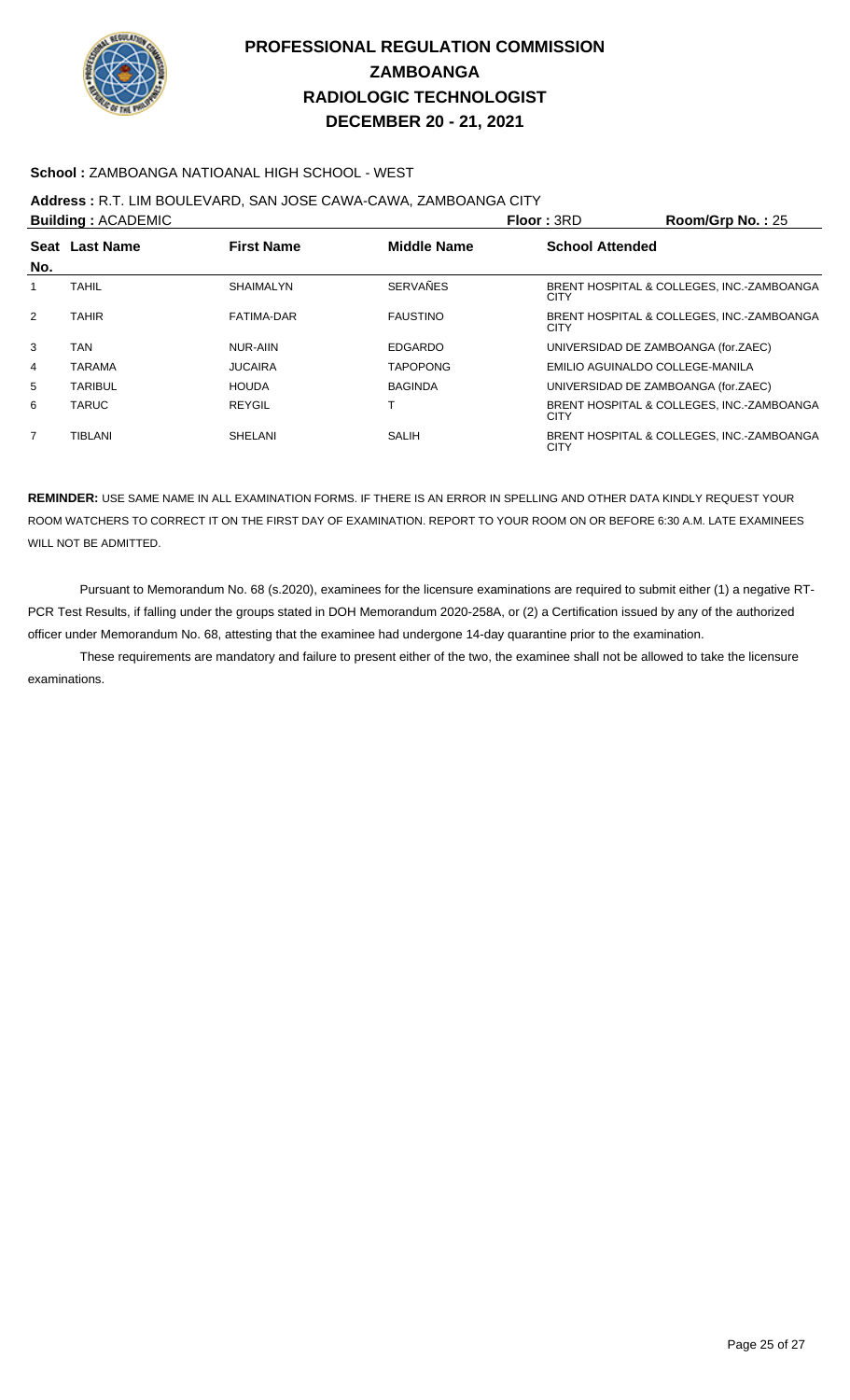

### **School :** ZAMBOANGA NATIOANAL HIGH SCHOOL - WEST

### **Address :** R.T. LIM BOULEVARD, SAN JOSE CAWA-CAWA, ZAMBOANGA CITY

|     | <b>Building: ACADEMIC</b> |                   | Floor: 3RD         | Room/Grp No.: 26       |                                           |
|-----|---------------------------|-------------------|--------------------|------------------------|-------------------------------------------|
| No. | Seat Last Name            | <b>First Name</b> | <b>Middle Name</b> | <b>School Attended</b> |                                           |
| 1   | <b>TINGUAN</b>            | <b>ARNOWISER</b>  | <b>SULAIMAN</b>    |                        | UNIVERSIDAD DE ZAMBOANGA (for.ZAEC)       |
|     |                           |                   |                    |                        |                                           |
| 2   | <b>TUKULAN</b>            | <b>SABRINA</b>    | ARAK               |                        | UNIVERSIDAD DE ZAMBOANGA (for.ZAEC)       |
| 3   | TUSIN                     | <b>HARZEL KIM</b> | P                  | CITY                   | BRENT HOSPITAL & COLLEGES, INC.-ZAMBOANGA |
| 4   | <b>UDDIN</b>              | ALKAN             | KARIM              |                        | UNIVERSIDAD DE ZAMBOANGA (for.ZAEC)       |
| 5   | <b>UDJAMAN</b>            | AL-TADZNAHAR      | SAKANDAL           | MANILA                 | UNCIANO COLLEGES & GENERAL HOSPITAL-      |
| 6   | <b>ULIDAN</b>             | <b>NURMINI</b>    | ABDULGANI          | <b>CITY</b>            | BRENT HOSPITAL & COLLEGES, INC.-ZAMBOANGA |
| 7   | <b>UNAID</b>              | <b>FARWISA</b>    | <b>SANTOS</b>      | <b>CITY</b>            | BRENT HOSPITAL & COLLEGES, INC.-ZAMBOANGA |

**REMINDER:** USE SAME NAME IN ALL EXAMINATION FORMS. IF THERE IS AN ERROR IN SPELLING AND OTHER DATA KINDLY REQUEST YOUR ROOM WATCHERS TO CORRECT IT ON THE FIRST DAY OF EXAMINATION. REPORT TO YOUR ROOM ON OR BEFORE 6:30 A.M. LATE EXAMINEES WILL NOT BE ADMITTED.

 Pursuant to Memorandum No. 68 (s.2020), examinees for the licensure examinations are required to submit either (1) a negative RT-PCR Test Results, if falling under the groups stated in DOH Memorandum 2020-258A, or (2) a Certification issued by any of the authorized officer under Memorandum No. 68, attesting that the examinee had undergone 14-day quarantine prior to the examination.